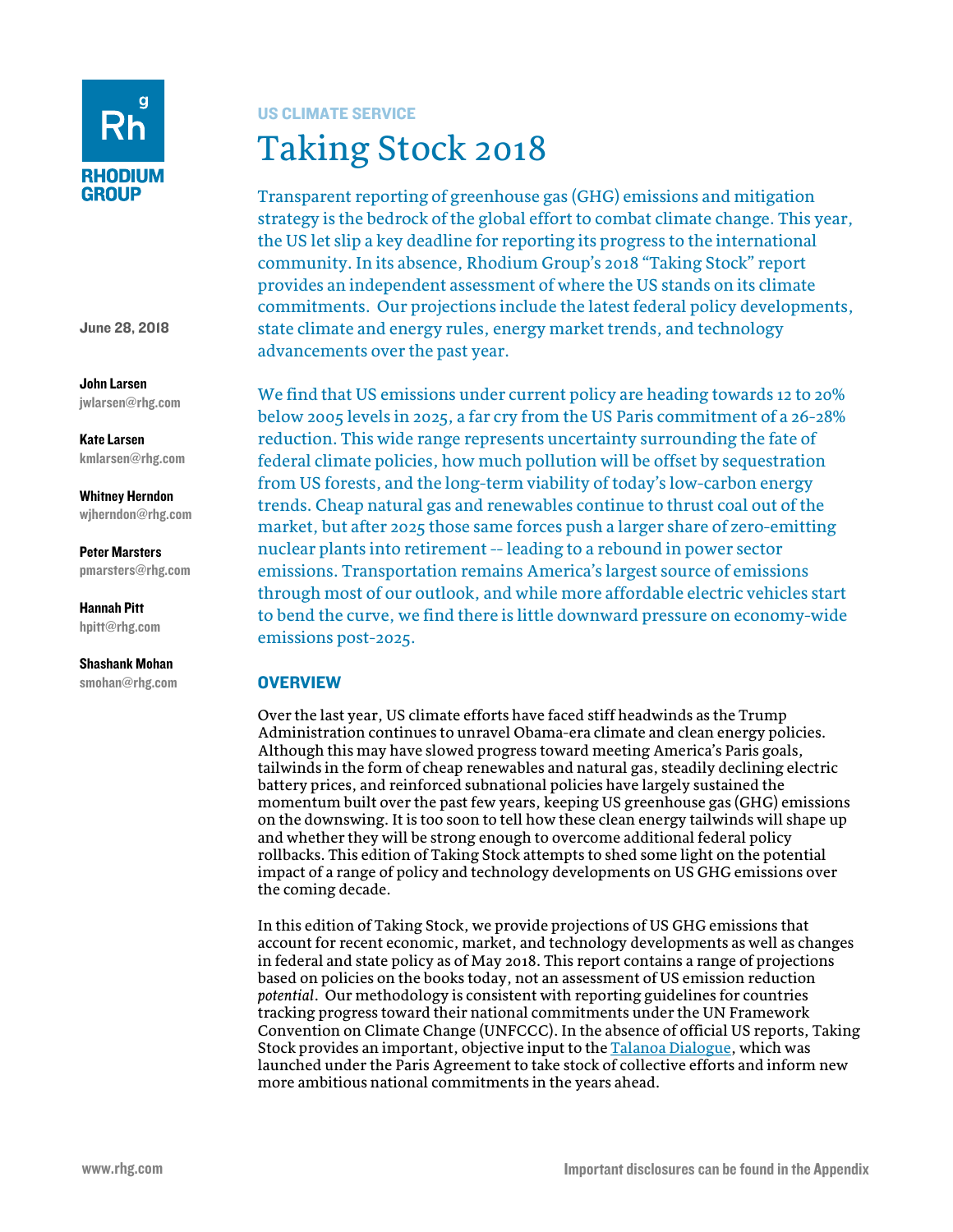A lot can happen in a year, let alone a decade. This report does not attempt to predict where US emissions will be in 2025. Changes in state and local policy − whether independent of the new administration or in direct response to it − will shape future US emissions, as will the outcome of the 2018 Congressional and 2020 Presidential elections. However, the outlook presented here provides a useful signpost for where the US is headed as of today, and how much work remains to be done.

# TURBULENCE ON THE POLICY FRONT

Since our last [installment](https://rhg.com/research/taking-stock-2017-us-greenhouse-gas-emissions/) of Taking Stock, the Trump administration has held fast to its campaign promises to dismantle Obama's Climate Action Plan. Yet these federal efforts to nullify carbon-cutting initiatives are challenged on many fronts. From regulatory and legal hurdles to pushback by the regulated industries themselves, many of the Trump Administration's rollback attempts remain stymied. Where the Administration has been extremely successful, however, is in sowing confusion among a wide array of stakeholders and significantly increasing regulatory uncertainty for American businesses.

Targeted efforts to rescind or replace policies designed to curtail emissions from power plants and transportation have had mixed success to date. Trump's Environmental Protection Agency (EPA) quickly moved to dismantle the Clean Power Plan, its most decisive action to date, but the Clean Air Act still requires the agency to propose a replacement rule. The President's recent request that the Department of Energy (DOE) use its emergency authorities to prevent the pending closure of a portion of the US coal and nuclear fleets faces significant and widespread opposition. At a time when cars and trucks are the nation's top source of carbon emissions, EPA's proposal to rollback federal Corporate Average Fuel Economy (CAFE) standards threatens to ignite legal battles with several states and has even rankled some auto manufacturers.

Several Obama-era policies to reduce short-lived super pollutants are in limbo pending court action. These include Bureau of Land Management (BLM) rules for venting and flaring of methane on public lands and EPA rules to phase out high-Global Warming Potential (GWP) HFCs from refrigeration and cooling. A landmark global agreement to phasedown HFC emissions under the Montreal Protocol languishes on the President's desk, despite strong industry and Senate support. Even pollution limits that the Trump EPA failed to overturn -- like the 2016 landfill methane rule -- are not being enforced, spurring legal challenges from states.

Trump's most prominent climate policy announcement to date, his commitment to withdraw the US from the Paris Climate Agreement, bucked the global consensus to curb emissions. The Agreement itself, however, prevents countries from officially withdrawing before the end of 2019. US representatives continue to participate in the UNFCCC process and ongoing Paris negotiations. Within days of Trump's announced pull out, a wide swath of states, cities, and businesses stepped up to assume the mantle of US climate leadership. Several governors formed the US Climate Alliance − a bipartisan coalition committed to reducing GHG emissions consistent with the goals of the Paris Agreement that now includes 16 states and Puerto Rico. They are joined by 240 American cities (at the time of writing) whose mayors have pledged to meet the Paris Agreement goals, as well as 1,905 businesses and investors, and 345 colleges and universities in supporting the Paris Agreement under the banner ["We Are Still In.](https://www.wearestillin.com/)"

In the face of ongoing federal regulatory rollbacks, many of these subnational actors have ramped up their pursuit of more ambitious clean energy policies over the past year. Seventeen states and the District of Columbia joined to sue the Administration to halt the weakening of CAFE standards. Several states bolstered their targets for renewable portfolio standards (RPS) and energy efficiency resources standards (EERS),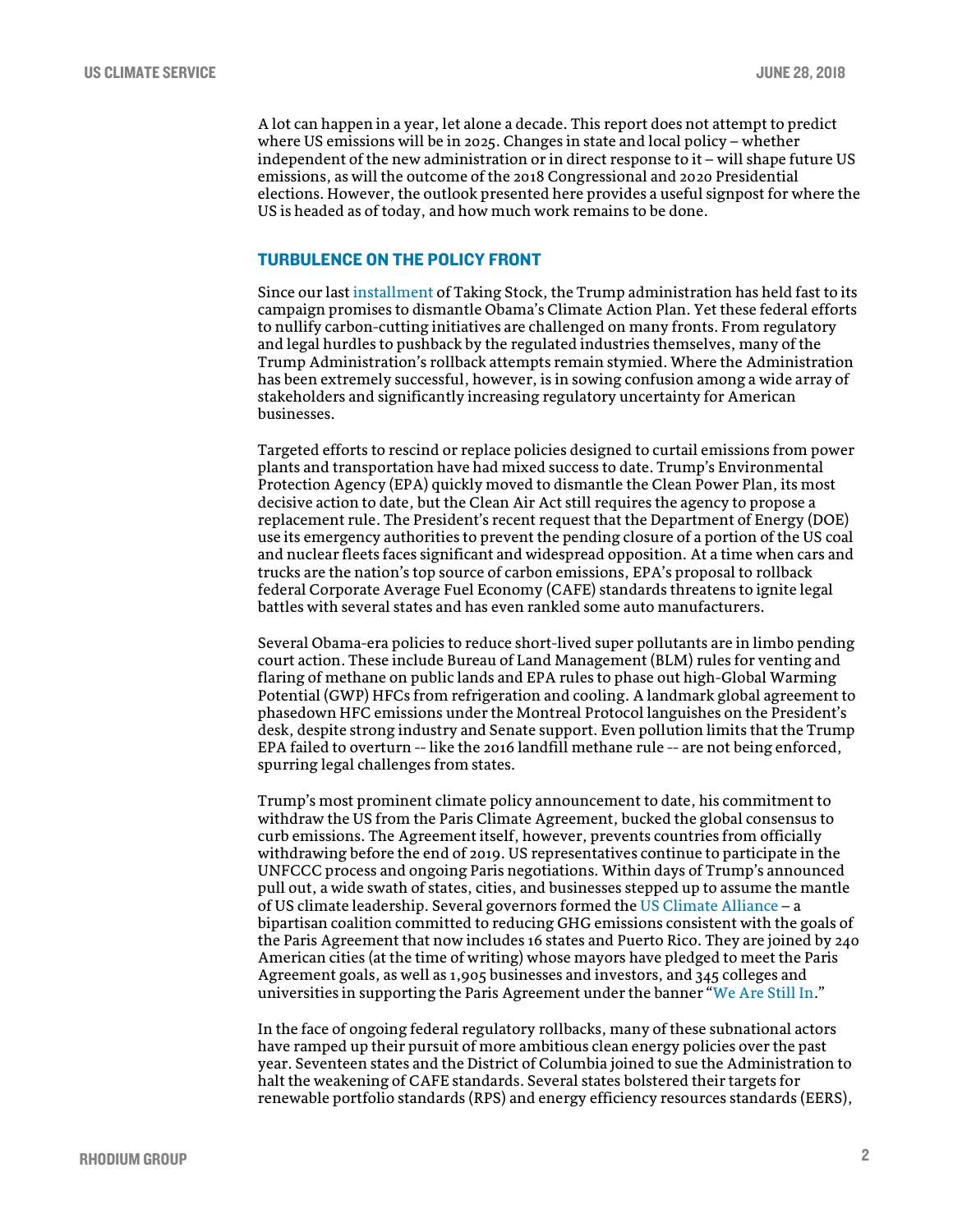and several states are providing support to nuclear plants to prevent early closures. The nine states participating in the Regional Greenhouse Gas Initiative approved new rules extending the cap-and-trade program to 2030 and tightened the cap and New Jersey and Virginia have taken steps to join the program. Meanwhile, cities and corporations are doing more than ever to procure renewable energy.

## ENERGY AND GHG EMISSIONS TRENDS

Of course, policy alone doesn't determine a country's GHG emissions− a combination of policy, macroeconomic, technology and market factors play a role. Recent developments in clean energy technology, energy efficiency, and oil and gas production have played an outsized role in shaping America's emissions future. Lowcost shale gas has eroded coal's market share in power generation, while solar electricity and energy storage continue to see dramatic declines in cost. As a result, coal's share of total generation across the US dropped to 30% in 2017, the lowest it has ever been in the post-war era. Meanwhile, natural gas has taken the title from coal as the leading source of electricity at 32% of total generation in 2017, and the share of electricity coming from renewable sources has doubled since 2005 to 16%. Declining battery costs are sparking new interest in electric vehicles (EVs). Over the past year, nearly every major auto manufacturer has pledged to dramatically expand their EV offerings, making the technology more accessible to a broader range of customers. Furthermore, continued improvements in energy efficiency have kept US energy consumption flat even as the economy continues its slow but steady post-financial crisis expansion.

All of these factors—policy, energy, and economy—helped push total net US GHG emissions down to 12% below 2005 levels in 2016. Most of that progress happened in the electric power sector, where emissions are now 25% lower than in 2005. Methane emissions declined as well, led by reductions from landfills and coal mines. Meanwhile, emissions of nitrous oxide  $(N_2O)$  grew, driven primarily from increased agricultural activity. Emissions of fluorinated gases like hydrofluorocarbons (HFCs), which replaced ozone-depleting substances in air conditioning and refrigeration, also increased. Relatively modest post-recession economic growth means emissions are lower than they would have been compared to a stronger recovery. These trends combined mean the US has bent its emissions curve almost halfway to the Paris goals. As we discuss below, current federal and state policy will not get the US all the way to the 2025 target, even with help from strong low-carbon market trends.

# EMISSIONS OUTLOOK

What does the current federal and state policy landscape imply about the outlook for GHG emissions in 2025 and beyond? To address uncertainty about the trajectory of the Trump administration's plans, we model the full range of potential outcomes from federal policies that are in doubt -- whether facing a legal challenge, undergoing agency review or revision, or undermined by lack of enforcement. We model the impact on US GHG emissions using RHG-NEMS, a version of the National Energy Modeling System used by the US Energy Information Administration (EIA) to produce its Annual Energy Outlooks (AEO). We make several modifications in RHG-NEMS and project impacts on all six GHGs targeted for reduction under the Kyoto Protocol. We account for the interactive effects across sectors and gases, such as the methane emissions associated with oil and gas production and consumption outcomes from each scenario.<sup>[1](#page-2-0)</sup>

<span id="page-2-0"></span> $1$  For CO<sub>2</sub> emissions from sources other than fossil fuel combustion as well as all other GHG emissions contained in the baseline we primarily rely o[n EPA best practice](https://unfccc.int/files/national_reports/biennial_reports_and_iar/submitted_biennial_reports/application/pdf/methodologies_for_u_s__greenhouse_gas_emissions_projections.pdf) methods. Methane emission reductions from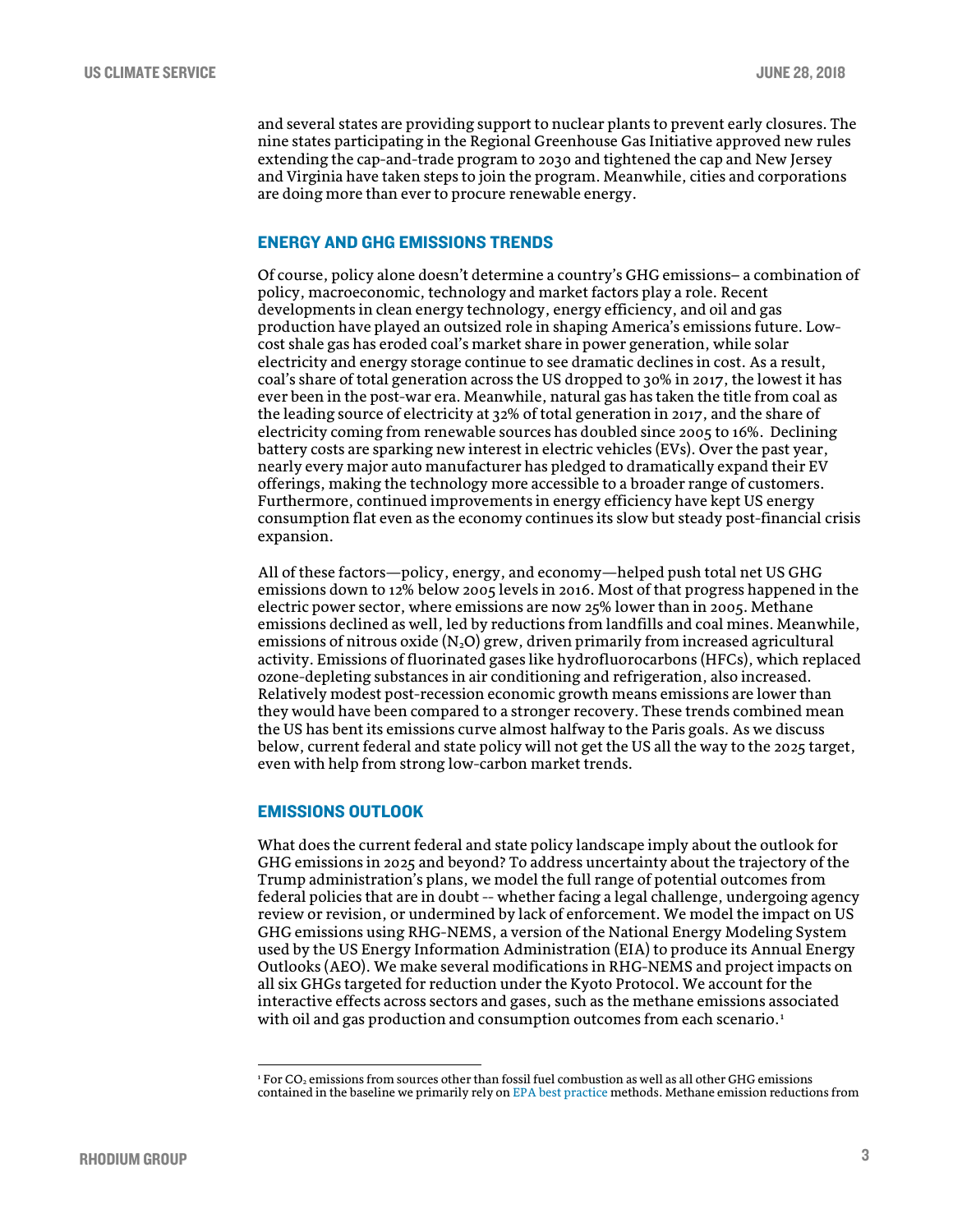We make a second set of modifications in RHG-NEMS to incorporate our assessment of the range of technological and market drivers that can materially impact US  $CO<sub>2</sub>$ emissions. As a starting point, we construct a Baseline scenario. We include all announced power plant retirements: 45 gigawatts (GWs) of coal and 11 GWs of nuclear capacity through 2030. We assume the cost of renewable energy and energy storage technologies will fall, consistent with moderate cost reductions in the latest projections from the National Renewable Energy Lab (NREL) and the International Renewable Energy Agency, respectively. We assume that electric vehicle battery costs decline more rapidly than in the AEO, in line with the mid-range of estimates available in the literature. In this Baseline scenario, global oil prices rise from to ~\$50 per barrel in 2017 to  $\sim$  \$90 per barrel in 2030. Wholesale natural gas prices stay in the range of \$3 per one million British Thermal Units (MmBTU). We assume the economy will grow at a real annual rate of 2.1% on average over the next ten years – slightly greater than the 1.9% growth rate projected by the Congressional Budget Office. Later in the report, we discuss the impact of uncertainty on these energy and economic drivers. A full description of our input assumptions and approach can be found in the technical appendix to this report.

Our projections include all meaningful state climate and clean energy policies currently on the books. Specifically, we calculate the impact of emissions-reduction policies that states have adopted as of May 2018. However, we do not include state or city emission reduction targets that have yet to be supported with binding policy, such as the longterm emission reduction pledges made by US signatories to th[e Under2 MOU.](http://under2mou.org/) We also do not explicitly capture city and corporate clean energy goals due to the difficulty in determining whether those reductions are additional to state and federal renewable policies. For California, as an example, we include the state's AB32 cap-and-trade program, which now goes out to 2030; zero emission vehicle (ZEV) mandates; GHG standards for passenger vehicles; Low Carbon Fuel Standard (LCFS); rules prohibiting high-GWP HFCs; and methane regulations for landfills.

We estimate in the Baseline scenario that US GHG emissions will continue their downward trend in the coming years, reaching 15-17% below 2005 levels by 2020. This would put the US within striking distance of its Copenhagen Accord target of a 17% reduction (Figure 1). In this range we examine the influence of two key variables: 1) the status of federal rules, and 2) the ability of US forests and other lands to sequester carbon (referred to as "LULUCF"). Over time, uncertainty grows, putting emissions anywhere from 15-19% below 2005 levels in 2025 and 10-18% by 2030. That's a fair way off from the 26-28% Paris commitment for 2025 and even further from the kind of 2030 reduction required to be on track to meeting long-term US emission reduction objectives. Below we provide an overview of our estimates for each of the six gases, including the status of relevant federal and state policies included in the high and low end of our Baseline range.

petroleum and natural gas systems from existing federal and state policy are derived from analysis conducted by the Clean Air Task Force. LULUCF sequestration projections are derived from the latest US [Biennial Report](https://unfccc.int/files/national_reports/biennial_reports_and_iar/submitted_biennial_reports/application/pdf/2016_second_biennial_report_of_the_united_states_.pdf) and calibrated to EPA's latest inventory. Consistent with EPA's inventory we use the IPCC's 100-year Global Warming Potential (GWP) values from its Fourth Assessment Report (AR4) to convert non-CO<sub>2</sub> gases to CO<sub>2</sub> equivalents.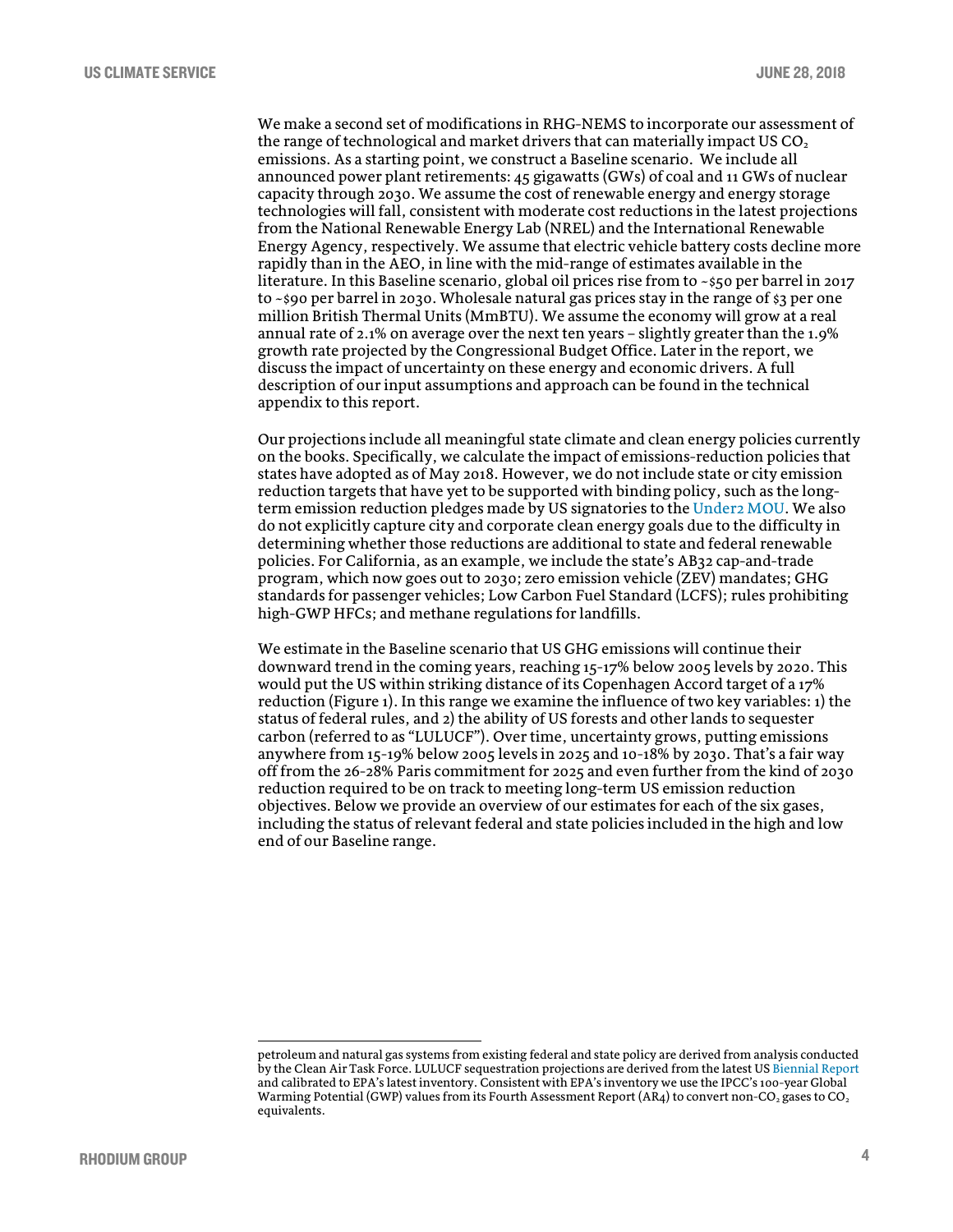

Figure 1: Net US GHG emissions under current policy, Baseline scenario MMt CO<sub>2</sub>e

Source: EPA, Rhodium's US Climate Service

# DRILLING DEEPER: RESULTS BY GAS AND BY SECTOR

## **Carbon dioxide**

Despite recent progress in decreasing the carbon intensity of the US economy,  $CO<sub>2</sub>$ continued to make up the lion's share (82%) of gross US GHG emissions in 2016 (Table 1). In the electric power sector, tepid growth in electric demand, increasingly cheap renewables supported by energy storage and persistently low-cost natural gas drive a continued shift away from coal and lead to the closure of 80 GWs of coal capacity by 2025. That is nearly double what's currently planned for retirement. In 2025 emissions from this sector are 1,510-1,511 million metric tons (MMt), 37% below 2005 levels, greater reductions than required by President Obama's Clean Power Plan (32% by 2030). All of these market factors lead to the shutdown of 23 GWs of nuclear power capacity by 2025, 12 GWs more than currently planned. After 2025, emissions begin to rebound due to additional nuclear retirements. If the Trump Administration, states or wholesale market regulators act to prevent some or all of these nuclear retirements, then emissions would be lower than in Table 1. At the same time, if the actions are taken to prevent some or all of the coal plant retirements in our Baseline scenario -- especially if a production incentive is used -- emissions could be higher.

Transportation remains the largest emitting sector in our Baseline scenario through 2025 even as emissions decline by 14% compared to 2005. In terms of policy, the primary driver of transportation emission reductions is federal CAFE standards supplemented by state Zero Emission Vehicle (ZEV) mandates. As of this writing, the Administration has not released its proposed revisions to CAFE, but a leaked draft outlines several options, including a freeze. In our Baseline scenario, we assess the potential impact of a freeze and a more moderate rollback (reducing the annual fuel economy gains by a third for model years 2022-2025). A full freeze would mean transportation emissions decline to only 13.3% below 2005 levels in 2025, even after accounting for the fact that California and 12 other states have decided to challenge the federal rollback and plan to implement the original Obama era standards. Regardless of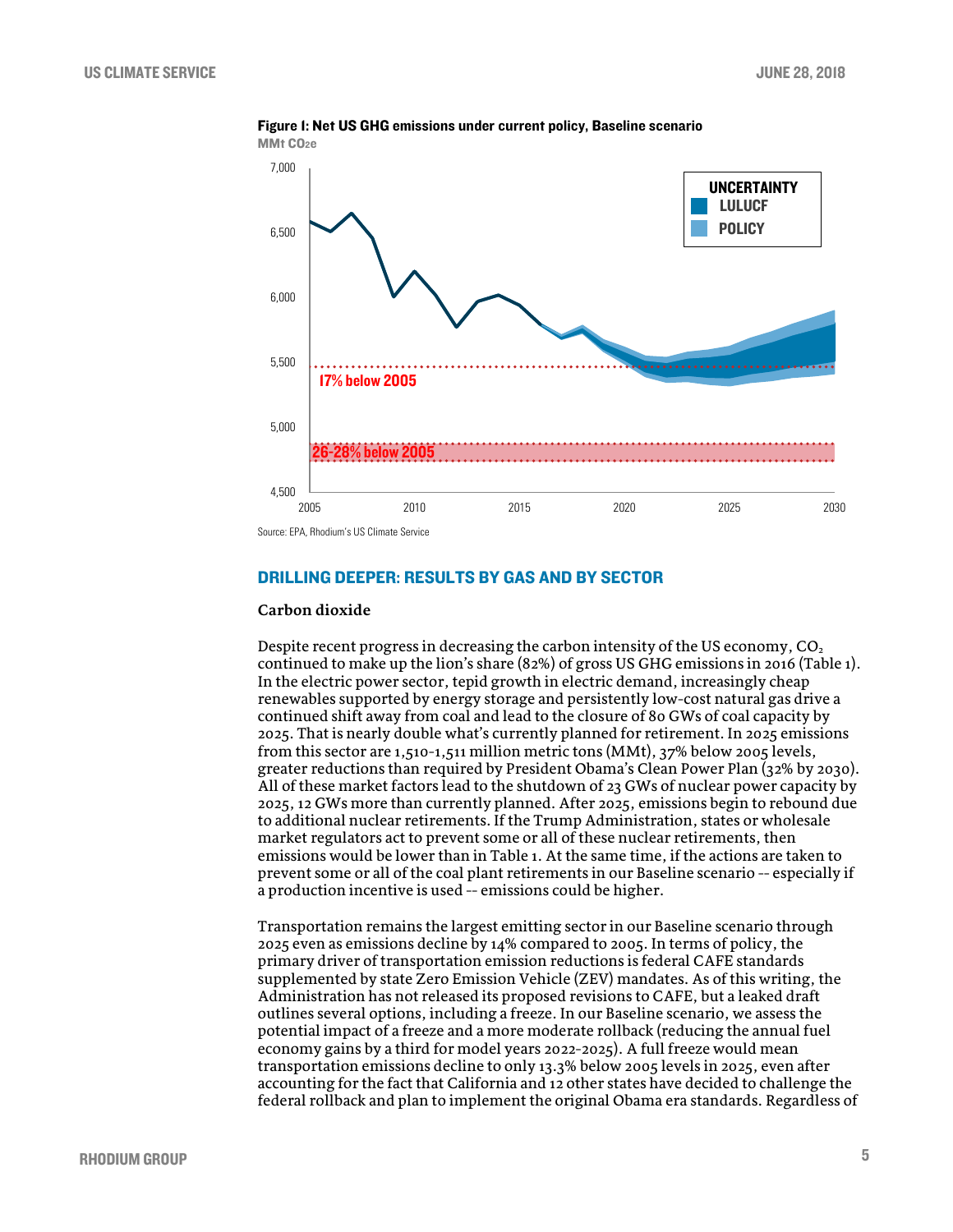the fate of CAFE, decreasing battery costs lead to 1.3 million plug-in vehicles sold in the US in 2025 and 2.8 million in 2030 in our Baseline scenario. The surge in plug-in vehicles contributes modestly to transportation emission reductions through 2030, making up only 6% of all passenger vehicles on the road that year.

Industrial emissions increase through 2030 in our Baseline scenario, with emissions from the sector reaching 10% above 2005 levels in 2025. Cheap natural gas drives more energy-intensive manufacturing, such as petrochemical production, leading to higher emissions. Emissions from fossil-fuel combustion in buildings drop to 5% below 2005 levels in 2025. While building codes, appliance standards, and state efficiency programs make homes and businesses more efficient, upward pressure from the population and economic growth lead to emissions remaining essentially flat around 2015 levels in our Baseline.

| Gas                            | Sector                        | 2005   | 2016   | 2020   |     |        | 2025   |       |        | 2030   |       |        |
|--------------------------------|-------------------------------|--------|--------|--------|-----|--------|--------|-------|--------|--------|-------|--------|
| Carbon<br><b>Dioxide</b>       | Electric power                | 2,401  | 1,809  | 1,593  |     | 1,510  | to     | 1,511 | 1,571  | to     | 1,572 |        |
|                                | Transportation                | 1,856  | 1,783  | 1,729  |     | 1,594  | to     | 1,608 | 1,498  | to     | 1,532 |        |
|                                | Industrial                    | 856    | 809    | 899    |     |        | 940    |       |        | 990    |       |        |
|                                | <b>Buildings</b>              | 585    | 524    | 566    |     |        | 556    |       |        | 555    |       |        |
|                                | Other                         | 435    | 386    | 431    |     |        | 463    |       |        | 499    |       |        |
|                                | Total                         | 6,132  | 5,311  | 5,218  | to  | 5,219  | 5,063  | to    | 5,077  | 5,114  | to    | 5,148  |
| <b>Methane</b>                 | Fossil fuel<br>production     | 279    | 270    | 256    | to  | 290    | 264    | to    | 308    | 276    | to    | 328    |
|                                | Agriculture                   | 244    | 254    | 258    |     |        | 258    |       |        | 261    |       |        |
|                                | Waste                         | 149    | 123    | 106    | to  | 117    | 98     | to    | 110    | 91     | to    | 104    |
|                                | <b>Other</b>                  | 17     | 11     |        | 11  |        | 10     | to    | 11     |        | 11    |        |
|                                | <b>Total</b>                  | 689    | 657    | 630    | to  | 675    | 630    | to    | 686    | 638    | to    | 704    |
| <b>Nitrous</b><br><b>Oxide</b> | Agriculture                   | 272    | 304    |        | 299 |        |        | 301   |        |        | 304   |        |
|                                | <b>Other</b>                  | 86     | 66     |        | 63  |        |        | 59    |        |        | 57    |        |
|                                | <b>Total</b>                  | 358    | 370    | 362    |     |        | 360    |       |        | 361    |       |        |
| F-Gases                        | <b>ODS</b> substitutes        | 103    | 159    | 147    | to  | 172    | 127    | to    | 186    | 101    | to    | 202    |
|                                | Other                         | 39     | 14     |        | 11  |        |        | 9     |        |        | 8     |        |
|                                | <b>Total</b>                  | 142    | 174    | 158    | to  | 184    | 136    | to    | 196    | 109    | to    | 210    |
| <b>Total</b>                   | <b>Gross GHG</b><br>emissions | 7,320  | 6,511  | 6,369  | to  | 6,439  | 6,189  | to    | 6,320  | 6,222  | to    | 6,423  |
|                                | LULUCF<br>sequestration       | $-731$ | $-717$ | $-877$ | to  | $-820$ | $-867$ | to    | $-693$ | $-806$ | to    | $-521$ |
|                                | <b>Net GHG emissions</b>      | 6,589  | 5,795  | 5,492  | to  | 5,620  | 5,323  | to    | 5,626  | 5,416  | to    | 5,903  |
|                                | Change from 2005              | 0%     | $-12%$ | $-15%$ | to  | $-17%$ | $-15%$ | to    | $-19%$ | $-10%$ | to    | $-18%$ |

Table 1: US GHG emissions by gas and sector under current policy, Baseline scenario MMt CO<sub>2</sub>e

Source: EPA, Rhodium's US Climate Service. Note: The range of potential emissions in future years includes uncertainty in federal policy outcomes. CO emissions for all sectors except "other" reflect emissions from fossil fuel combustion only. All non-combustion and territorial CO2 emissions are contained in "other."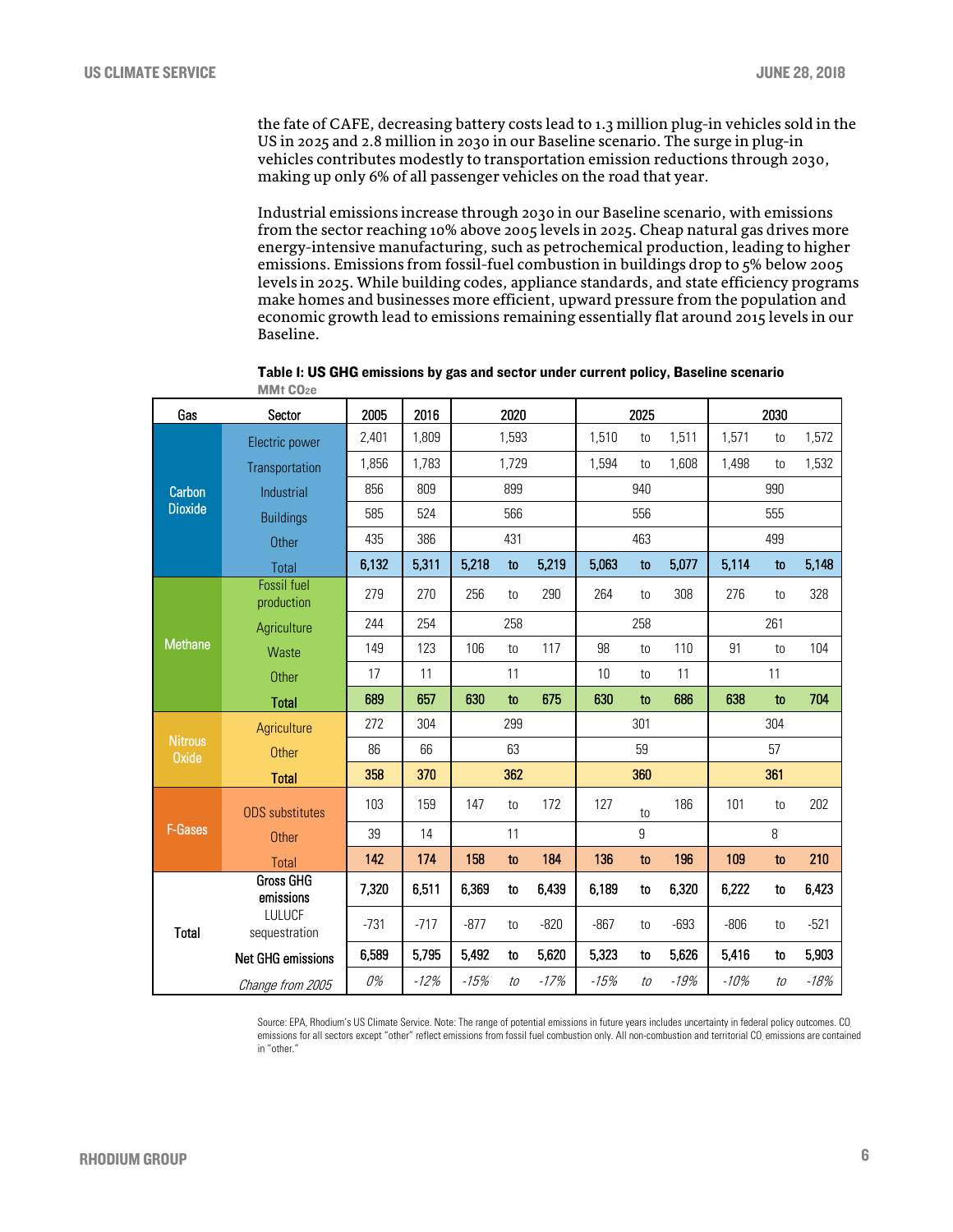## **Methane**

After CO2, methane is the second-largest source of US GHG emissions. In 2016, this extremely potent GHG-over 25 times as climate-forcing as CO<sub>2</sub> over 100 years−accounted for around 10% of total emissions.Methane emissions result primarily from livestock, leaks in natural gas systems<sup>[2](#page-6-0)</sup>, and waste decomposition in landfills. EPA this year reported a 4.5% decline in methane emissions since 2005, due primarily to a reduction in emissions from landfills and coal mining that was offset somewhat by a rise in emissions from petroleum systems and manure management.

The fate of US methane emissions over the coming decade largely depends on the status of a suite of federal oil and gas standards. These include 2016 New Source Performance Standards (NSPS) for new and modified oil and gas production sources; revised control techniques guidelines (CTG) for states in nonattainment areas; and BLM rules limiting venting and flaring of natural gas on public lands. If federal regulators enforce these standards, methane emissions would drop to 8.5% below 2005 levels by 2020, leveling off through 2025. If EPA and BLM overturn these rules−as they have sought to do, though unsuccessfully to date−methane emissions could begin to grow as soon as this year. With no federal regulation and enforcement, methane emissions drop to only 2% below 2005 levels in 2020 and only 1% by 2025. In the face of uncertain federal rules, state policies are increasingly important backstops. Our projections reflect estimated methane emission reductions from existing state standards in California, Colorado, Pennsylvania, and Wyoming across all scenarios.[3](#page-6-1)

Obama-era regulations reducing methane from landfills are also in limbo. In 2016, EPA finalized New Source Performance Standards for municipal solid waste landfills and updated emissions guidelines for existing landfills. In May 2017, Trump's EPA announced it would reconsider the rules and issued a 90-day stay. When the stay expired in August 2017, EPA had still not issued a notice of proposed rulemaking, leaving the rules intact, though EPA has not taken any steps to revise or enforce the rules. Several states have filed suit against EPA for failing to meet key enforcement deadlines. To reflect the full range of potential outcomes in our Baseline scenario, we estimate emission reductions with and without current federal landfill standards in place.

## **Hydrofluorocarbons (HFCs)**

Fluorinated gases—including HFCs, Perfluorocarbon (PFC), and Sulfur Hexafluoride  $(SF6)$  - are thousands of times more climate-forcing than  $CO<sub>2</sub>$ . Emissions of HFCs, the most prevalent of the three, grew 32% between 2005 and 2016. Unchecked growth in HFCs, which are primarily used as a substitute for ozone-depleting substances in applications such as air conditioning and refrigeration, would lead to a nearly 20% increase from today's levels by 2025.

A future of unrestrained HFCs emissions growth is much less likely after an international breakthrough in 2016 with the adoption of the Kigali Amendment to the Montreal Protocol requiring a global phasedown of the production and consumption of HFCs. Under the amendment, the US and other developed countries are required to reduce baseline HFC production and consumption by 10% in 2019, 40% by 2024 and

<span id="page-6-0"></span> <sup>2</sup> According to a new study in in *Science* [\(Alvarez et al 2018\)](http://science.sciencemag.org/content/early/2018/06/20/science.aar7204), methane emissions from oil and gas facilities were 60% higher than EPA inventory estimates 2015. Applying the study's revised estimates to EPA's most recent inventory would increase emissions by as much as 120 MMt CO<sub>2</sub>e in 2016. It is difficult to say what this would do to the relative difference in emissions between 2005 and current or future years as it is not clear whether the study's findings would apply to EPA's 2005 emission estimates.

<span id="page-6-1"></span><sup>&</sup>lt;sup>3</sup> Our estimates of oil and gas methane emissions and reductions from federal and state policy are based on 2018 modeling done by the Clean Air Task Force.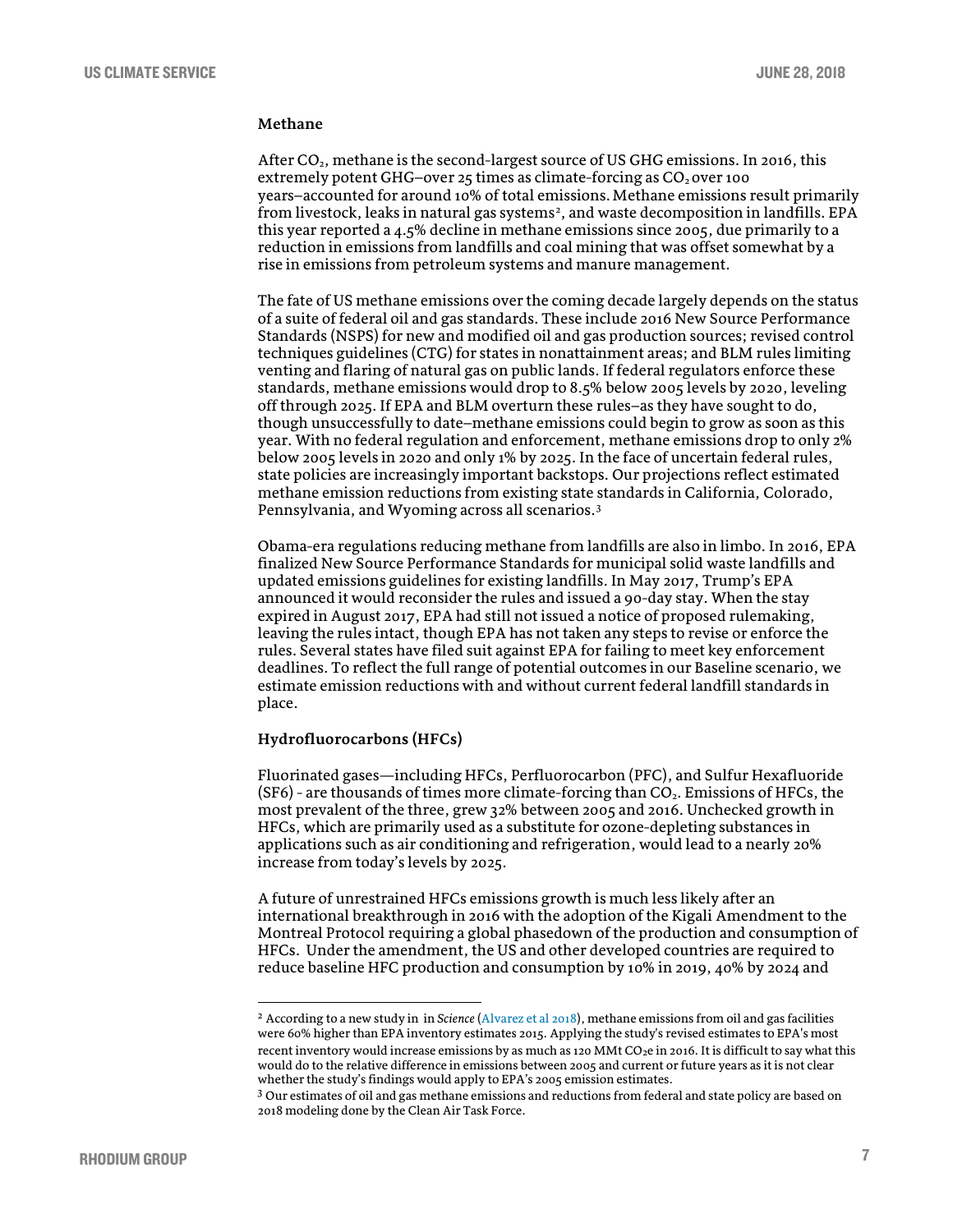70% by 2029. Though Kigali marked a turning point for global HFC emissions, it remains unclear whether the US − one of the amendment's primary architects and champions − will ratify and implement it. The US made some initial progress towards putting in place a framework for phasing down HFC use under its Significant New Alternatives Policy (SNAP). But in 2017, a DC circuit court overturned a portion of the SNAP rule that prohibited the use of high-GWP HFCs. EPA plans to initiate a new rulemaking to replace the vacated rule, but it is not clear whether they will seek to achieve the same level of stringency as the Obama era standard. In the meantime, states are beginning to consider their options for filling the federal gap. California recently adopted its own [prohibition](https://www.arb.ca.gov/regact/2018/casnap/casnap.htm) of high-GWP HFCs for refrigerants and foams, modeled after the vacated EPA SNAP standards. The state is in the process of developing new rules to cut HFC emissions to 40% below 2013 levels by 2030.

Despite federal policy delays, industry and state-level momentum will help bend the curve of US HFC emissions over the coming decade, though it remains uncertain just how far. To account for this, we include a range of potential outcomes. At the most ambitious end of our range, we assume the US meets its Kigali Amendment obligations, with federal, state and corporate action all contributing. We estimate this could limit emissions to 43% above 2005 levels by 2020 and 23% above 2005 levels by 2025. If there is no Kigali Amendment implementation and EPA fails to replace the vacated EPA SNAP rule, HFC emissions grow to 67% above 2005 levels by 2020 and just over 80% above 2005 levels by 2025. In all scenarios, we include the effect of unchallenged federal SNAP rules from 2016 and California's 2018 prohibition rule.

## **Nitrous oxide**

Emissions of nitrous oxide  $(N_2O)$ , a powerful gas nearly 300 times more potent than  $CO<sub>2</sub>$ , have remained relatively flat since 1990 at around 350 MMt  $CO<sub>2</sub>$ e. N<sub>2</sub>O emissions contributed around 6% of total US GHG emissions in 2016. Almost three-quarters of total N2O emissions come from agricultural soil management, which has seen a 12% increase since 2005. We expect little change in  $N_2O$  emissions from agriculture through 2030, based on relatively consistent levels of agricultural production expected throughout that period.  $N_2O$  emissions from mobile combustion, a smaller source, have dropped by over half since 2005. The decline was largely due to tighter controls on vehicle emissions, and we expect this trend to lead to an additional 7% drop below 2005 levels by 2025. Between these two sources, net  $N_2O$  emissions will decline by  $3\%$  by 2025 from today's levels, then flatten out through 2030 under current policy.

## **Forests and land use**

The ability of American forests and other lands to sequester carbon continues to be a wild card for net GHG emissions. In 2016, 11% of total US GHG emissions were offset as forests and other lands absorbed carbon from the atmosphere. Since 1990, the carbon sink has fluctuated between about 700 and 840 MMt  $CO<sub>2</sub>$ , with the most recent estimate for 2016 at  $755$  MMt CO<sub>2</sub>. Recent studies suggest that as a result of changing land-use patterns and the effects of climate change itself, US lands may over the long-term absorb carbon at a slower rate. But if and when such slowing occurs remains unclear. To account for this uncertainty, we present a range of potential carbon stock changes from land use, land-use change and forests (LULUCF) through 2030.

Our high and low sequestration estimates are based on modeling by the US Department of Agriculture (USDA), US Forest Service (USFS) and EPA presented in the 2016 US [Biennial Report,](https://unfccc.int/files/national_reports/biennial_reports_and_iar/submitted_biennial_reports/application/pdf/2016_second_biennial_report_of_the_united_states_.pdf) as well as updated estimates from the 2018 EPA GHG Inventory. In our low sequestration scenario, forest area and forest carbon continue to grow slowly through 2020, with the net sink reaching 820 MMt  $CO<sub>2</sub>e$ , just over 12% of projected GHG emissions, after which it declines to around 693 MMt CO<sub>2</sub>e in 2025 and 521 MMt by 2030. In our high sequestration scenario, forest area and carbon sequestration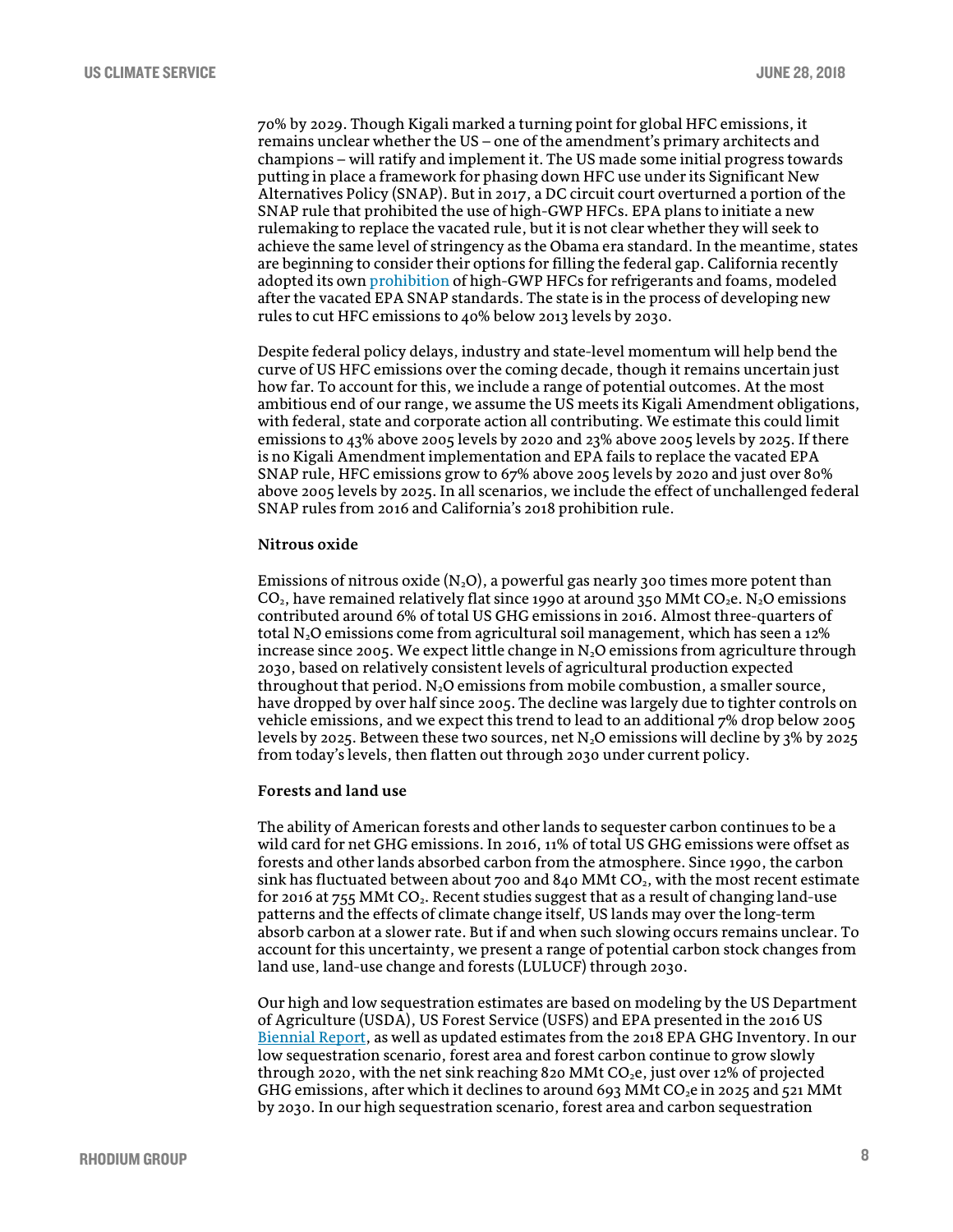continue to grow until 2020 reaching 877 MMt, nearly 14% of projected GHG emissions. After flattening out through 2025, they decline slightly through 2030 to around 800 MMt. The result is an uncertainty band of about 58 MMt between the two scenarios in 2020, growing to around 173 MMt by 2025.

# WHAT'S DRIVING CHANGES IN THIS YEAR'S ESTIMATE?

Market factors such as lower natural gas prices, cheaper renewables, more announced coal plant retirements, and cheaper EVs, make this year's downward emissions slope steeper, compared to last year's projections. Forecasts of slightly slower economic growth also contributed to this year-on-year improvement in the potential for emissions reductions. But some of this progress is threatened by the possible rollback of federal CAFE and methane standards and developments signaling federal inaction to reduce HFCs.

To understand what influenced our findings it helps to examine trends driving  $CO<sub>2</sub>$ emissions from fossil fuel combustion, which makes up roughly  $75\%$  of the US GHG emissions inventory. Our annual average Baseline estimates for 2020-2030 are 196 million metric tons lower than last year's projections for the same period (Figure 2). The vast majority of the difference -- 176 million tons − is due to a reduction in carbon intensity of energy (Figure 2). The switch from coal to lower-cost natural gas, along with increased deployment of renewables and EVs, contributed to this dynamic (for more detail, see the Technical Appendix). Increased ambition in state clean energy policies also plays a role.



Figure 2: Decomposition analysis of 2017 and 2018 Taking Stock reports

Source: EPA, Rhodium's US Climate Service.

The secondary factor driving emissions down compared to last year's estimate -- a 2020- 2030 reduction of 51 million metric tons -- is more moderate assumptions about economic growth. Our projections more closely align with the Congressional Budget Office's (CBO) growth outlook of 1.9%, using the EIA assumptions that best mirror that forecast over the next decade. Last year we assumed annual growth of 2.2%. Lower growth leads to lower overall energy demand, all else equal. Energy intensity also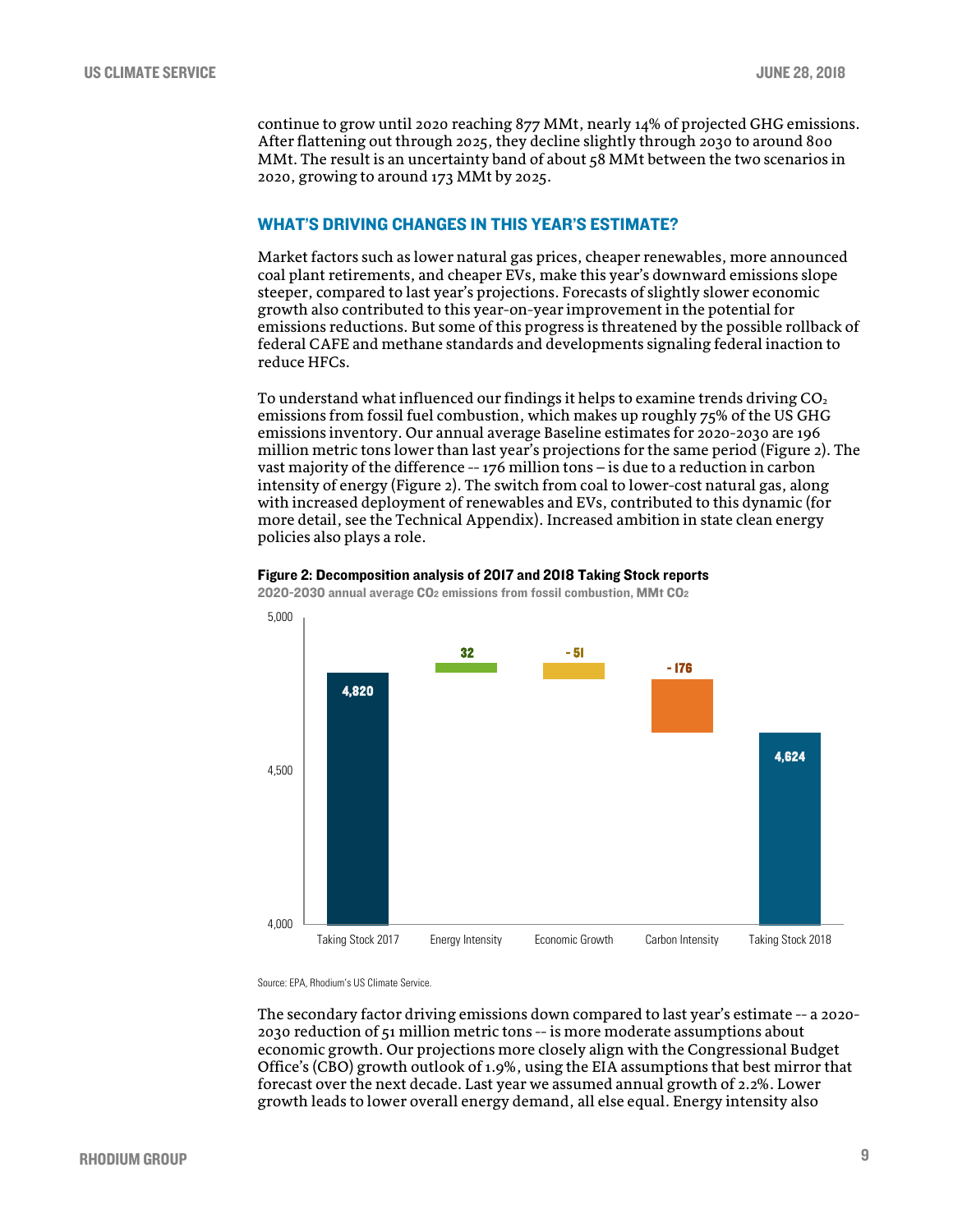increased in our projections compared to last year, driven by the possible rollback of federal CAFE standards and slightly higher assumed economic output from energyintensive manufacturing, putting 32 million tons of upward pressure on average annual emissions in our 2020 to 2030 estimates.

This decrease in  $CO<sub>2</sub>$  emissions relative to last year's estimates is somewhat negated by developments signaling a potential increase in non-CO2 emissions. With EPA's SNAP standards vacated by the courts and federal inaction on the Kigali Amendment to the Montreal Protocol, we included a wider range of HFC emission outcomes this year. The potential for complete federal inaction on HFCs adds just over 100 MMt  $CO<sub>2</sub>e$  to our emissions totals in 2025 compared to last year's assessment, which assumed full federal implementation.

## UNCERTAINTIES ABOUND

While plenty can change in a year, one thing remains constant: the future is difficult to predict. Our Baseline scenario presents a likely range of outcomes to account for the varying degree to which forests and other lands may sequester carbon in the future, as well as uncertainty surrounding the status of federal regulations. However, politics and policy are not the only unknowns as we look ahead. Uncertainty surrounds the economic, technological and market forces that play a critical role in shaping US emissions trends. How might additional coal and nuclear plant retirements, an unexpected jump in natural gas prices, plummeting solar costs, or an economic recession impact US emissions? This section details two additional areas of uncertainty in our projections.

## **Energy markets**

We constructed two scenarios to show the bounds of energy market uncertainty in terms of technology costs and natural gas prices. The first scenario looks at a combination of higher technology costs and higher natural gas prices. The impact is an increase of 96 MMt CO<sub>2</sub>e in 2020 and 145 MMt CO<sub>2</sub>e in 2025 when compared to our Baseline. In this case, Henry Hub natural gas prices (a benchmark for US contracts) rise steadily from an annual average of \$3/MmBTU in 2017 to \$4/MmBTU in 2025. This price is about \$1.00/MmBTU higher than our Baseline scenario. Renewable energy and storage are also higher than Holding our policy assumptions constant, we examine how energy market and economic variables could shape US emissions in the years ahead. our Baseline, reflecting EIA's AEO2018 reference case assumptions. For some technologies, these costs are much higher than our Baseline assumptions, for example, utility PV costs are nearly double what they are in our Baseline. EV battery costs fall, but at the slowest pace projected by NREL. We then couple these more expensive gas and renewables assumptions with possible regulatory rollbacks and lower offsets from LULUCF carbon sequestration to arrive at this higher emissions outcome.

The second scenario focuses on lower technology costs and lower natural gas prices, resulting in a decrease of 59 MMt CO<sub>2</sub>e in 2020 and 63 MMt CO<sub>2</sub>e by 2025. In this case, annual average Henry Hub natural gas prices stay at their recent lows of ~\$2.50/MmBTU throughout the projection period. Renewable energy costs decline at the fastest pace projected by NREL. Likewise, we incorporate Bloomberg New Energy Finance's (BNEF) for optimistic forecasts for energy storage and EV battery costs. We couple these cheaper natural gas and renewables assumptions with an expectation of minimal rollbacks of climate policies and our high LULUCF sequestration scenarios. See the Technical Appendix for a full discussion of energy market assumptions across all scenarios.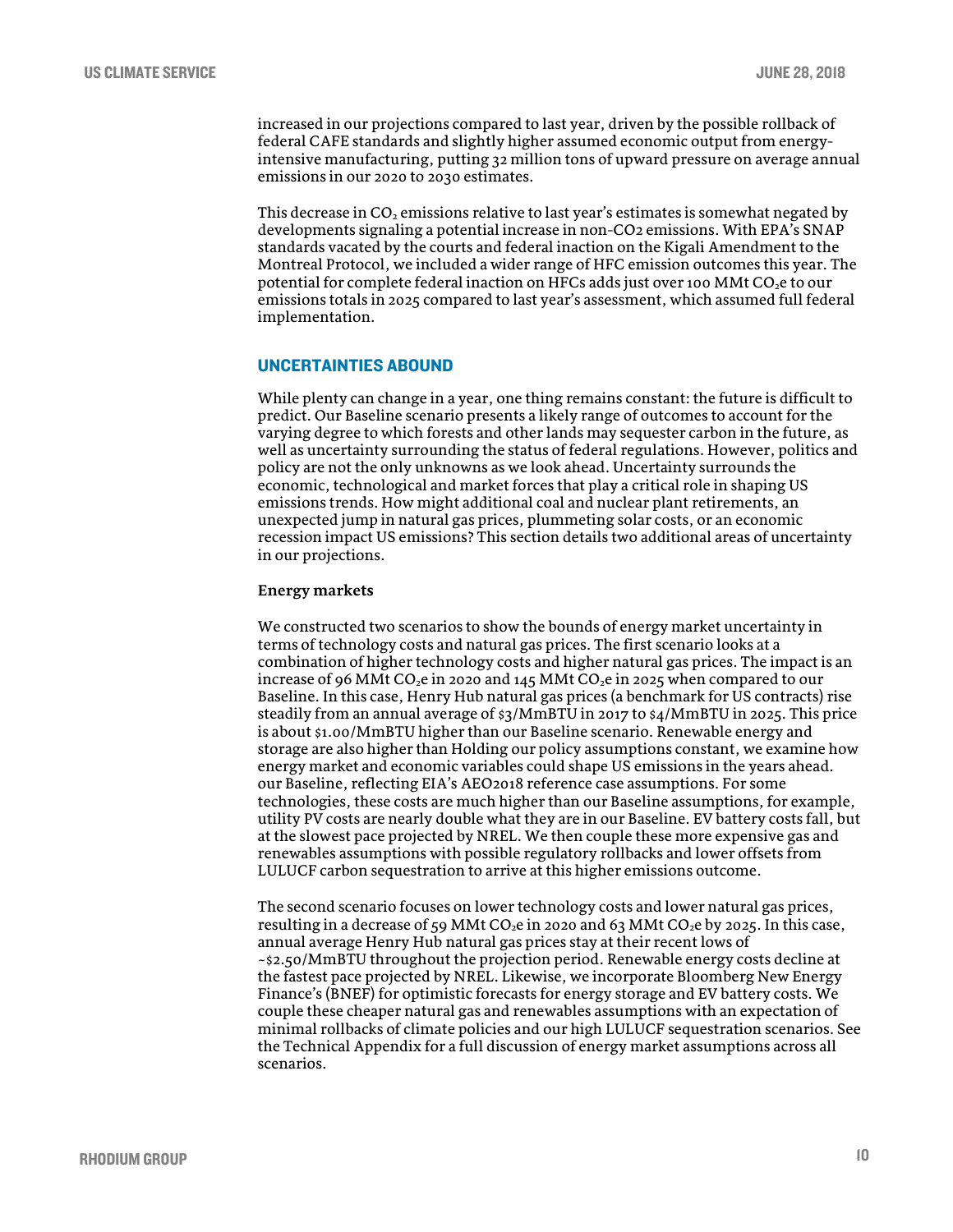The result: a 13-18% reduction in US GHG emissions from 2005 levels in 2020 (Figure 3) broadening to 12-20% by 2025 and 9-19% by 2030 (Table 2). The wider emissions range reflects big differences in the US energy system that go beyond policy impacts. For example, across the emissions range, the coal power plant fleet in 2025 is as large as 191 GWs or as small as 161 GWs compared to the roughly 260 GWs in operation in 2017. In 2025, electricity from all renewable resources provides 21% to 25% of total electricity, and the nuclear fleet shrinks by 13% to 26% on a capacity basis compared to 2017. In the transportation sector, plug-in vehicles make up 2-4% of all vehicles on the road in 2025 and 3% to 11% by 2030.

## **Economic growth**

Our Baseline scenario assumes the economy grows at a real annual rate of 2.1%, on average, over the next decade. An unexpected boom in growth could push emissions up compared to our Baseline scenario all-else-equal. Meanwhile, a recession or more tepid growth could result in lower emissions. To quantify the potential range of emission impacts, we modeled a scenario in which US GDP grows at 1.6% per year, on average, over the next ten years – or 0.5% per year slower than our Baseline and lower than current CBO projections. Combined with low natural gas prices and renewable energy costs, minimal rollbacks of federal regulations aimed at emissions reductions, and optimistic assumptions for LULUCF, this could lead to emissions falling 19% below 2005 levels by 2020, 23% by 2025 and 24% by 2030 (Figure 3 and Table 2).



Figure 3: US net GHG emissions under current policy with energy and economic uncertainty MMt CO<sub>2</sub>e

Source: EPA, Rhodium's US Climate Service.

Economic growth could also be faster than we assume in our Baseline scenario. President Trump's fiscal year 2019 budget assumes the economy will grow at 3% a year, not 2.1%. We consider the impact of growth at 2.6% about halfway between our Baseline approach and the Trump budget and couple this with high natural gas and renewable energy costs, full rollback of key climate policies and pessimistic assumptions for LULUCF. We find that US GHG emissions could be as high as 13% below 2005 levels in 2020, 11% in 2025 and 7% in 2030.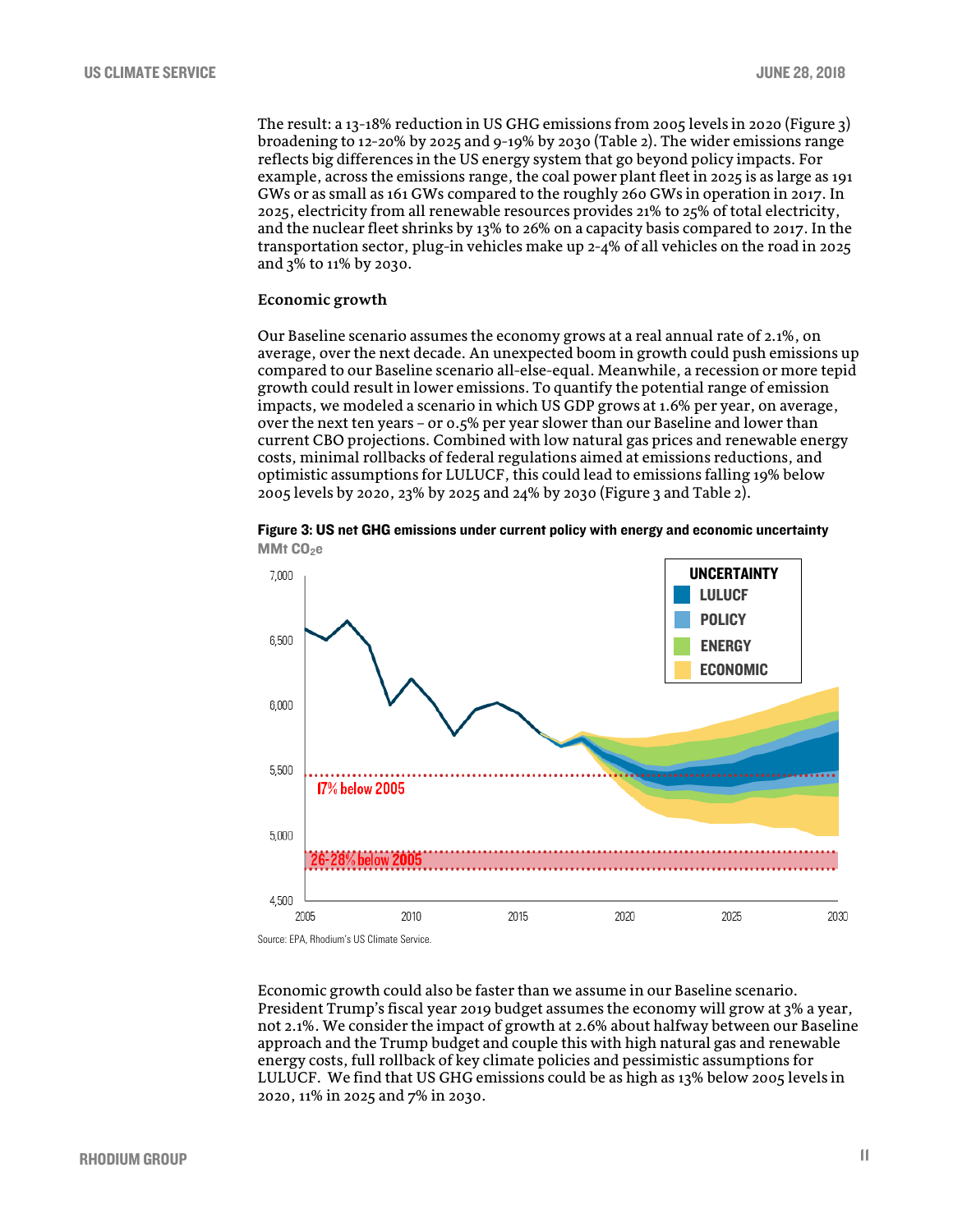| <b>Net GHG Emissions</b>                                    |        |    |        |        |      |        |        |    |        |  |  |
|-------------------------------------------------------------|--------|----|--------|--------|------|--------|--------|----|--------|--|--|
|                                                             | 2020   |    |        |        | 2025 |        | 2030   |    |        |  |  |
| <b>LULUCF</b>                                               | 5,530  | to | 5,588  | 5,392  | to   | 5,565  | 5,392  | to | 5,805  |  |  |
| <b>LULUCF &amp; Policy</b>                                  | 5,492  | to | 5,620  | 5,323  | to   | 5,626  | 5,416  | to | 5,903  |  |  |
| <b>LULUCF &amp; Policy &amp; Energy</b>                     | 5,433  | to | 5,715  | 5,260  | to   | 5,772  | 5,309  | to | 5,968  |  |  |
| LULUCF & Policy & Energy & Economic                         | 5,348  | to | 5,749  | 5,099  | to   | 5,884  | 5,004  | to | 6,141  |  |  |
| Change from 2005                                            |        |    |        |        |      |        |        |    |        |  |  |
|                                                             | 2020   |    |        |        | 2025 |        | 2030   |    |        |  |  |
| <b>LULUCF</b>                                               | -15%   | to | -16%   | -16%   | to   | $-18%$ | -12%   | to | $-18%$ |  |  |
| <b>LULUCF &amp; Policy</b>                                  | -15%   | to | $-17%$ | -15%   | to   | $-19%$ | $-10%$ | to | $-18%$ |  |  |
| <b>LULUCF &amp; Policy &amp; Energy</b>                     | -13%   | to | $-18%$ | $-12%$ | to   | $-20%$ | $-9%$  | to | $-19%$ |  |  |
| LULUCF & Policy & Energy & Economic<br><b>PU U U U U PU</b> | $-13%$ | to | $-19%$ | $-11%$ | to   | $-23%$ | $-7%$  | to | $-24%$ |  |  |

Table 2: US net GHG emissions under LULUCF, federal policy, energy, and economic uncertainty MMt CO2e and % change from 2005 levels

Source: Rhodium's US Climate Service.

# OPPORTUNITIES FOR ACHIEVING ADDITIONAL REDUCTIONS

Our analysis shows that US emissions are likely to decline at least modestly from current levels over the next decade. However, the US is not currently on track to meet its 2025 Paris emission reduction goal -- even under the most optimistic federal policy and energy market scenarios, and relatively pessimistic economic growth scenarios. What's more, emissions begin to rise after 2025 in nearly all of our scenarios. The market drivers that are pushing the US towards clean energy only deliver so much progress towards climate goals before they begin to push emissions in the wrong direction. For example, cheap natural gas and renewables push out coal in the electric power sector through 2025 but then push more zero-emitting nuclear out of the market, leading to a rebound in electric power emissions. Today's regulatory rollbacks also have a bigger impact after 2025 -- exacerbating these market drivers.

Efforts to maintain policies currently targeted for rollbacks by the Trump Administration could bolster emissions reductions from transportation, oil and gas operations, HFCs, and the power sector. For HFCs, the Administration could send the Kigali amendment to the Senate for ratification as many members of that body have requested. Preventing policies such as the possible new DOE order supporting coal and nuclear plants will also be important to maintaining low-carbon energy market trends. At a minimum, these steps could keep the US closer to the low end of our projections.

States and cities can continue to fill the federal policy vacuum by adopting and implementing new policies, especially outside of the electric power sector emissions steadily decline in our projection range, where we see markets making less of a dent. Corporate players could use their buying power to continue to accelerate clean technology deployment beyond today's levels. While it is clear that the current US administration and Congress are unlikely to make climate change mitigation a priority, the result of upcoming mid-term elections could offer policymakers opportunities to test-drive new legislation. Such efforts could soften the ground for sowing new climate policy if mitigation becomes a priority after the 2020 presidential election.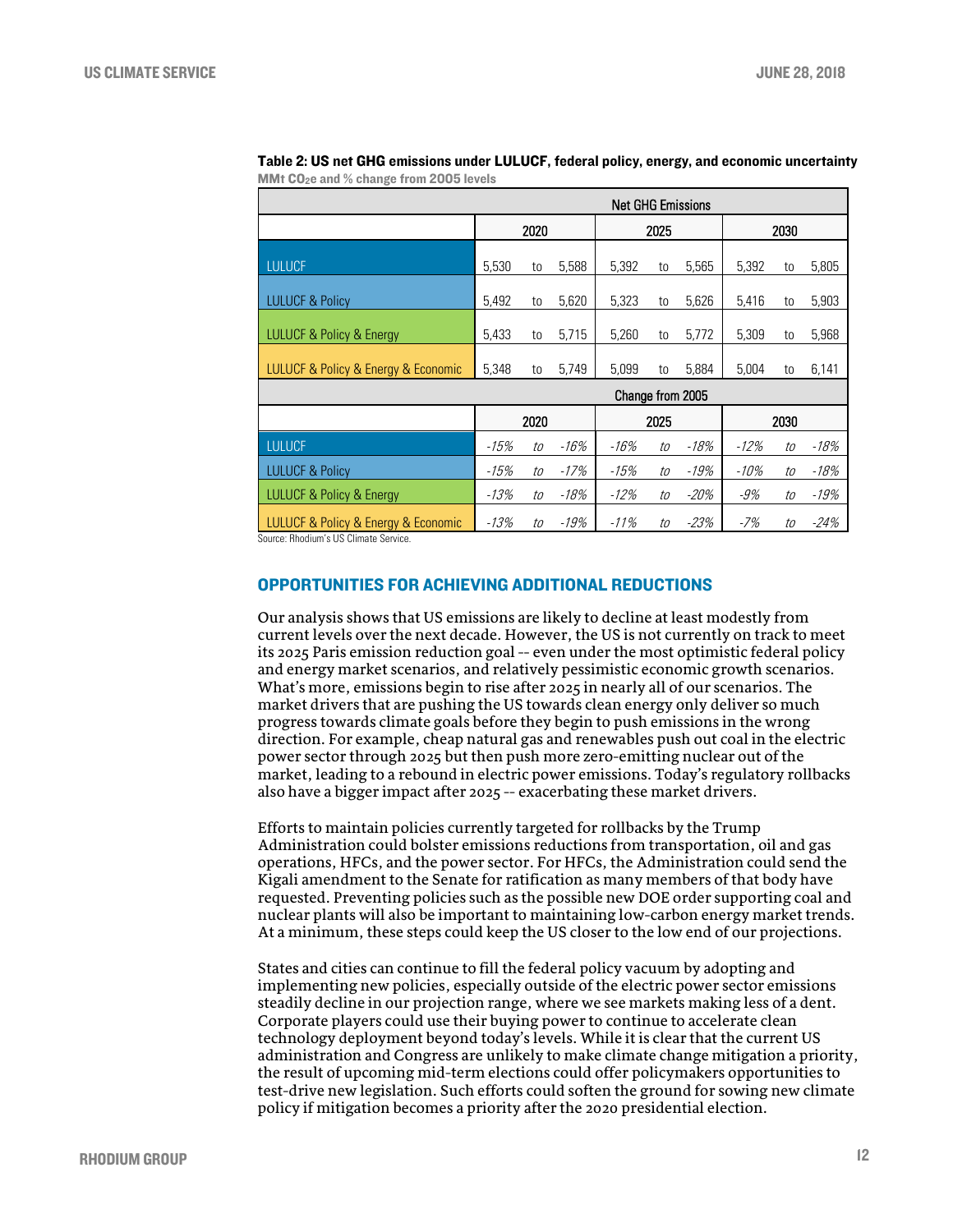Taking Stock serves as the foundation for our new US Climate Service (USCS) offering. To learn more about access to Taking Stock and USCS data and research see: <https://rhg.com/impact/us-climate-service/>

# DISCLOSURE APPENDIX

This material was produced by Rhodium Group LLC solely for the recipient. No part of the content may be copied, photocopied or duplicated in any form by any means without the prior written consent of Rhodium Group. Redistribution, forwarding, translation, or republication of this material in any form by you to anyone else is prohibited. Rhodium Group LLC is not an investment advisor. Any information contained herein not intended to be relied on as investment advice and this information is not purported to be tailored advice to the individual needs, objectives or financial situation of a recipient of this information. This report is intended for informational purposes only and does not constitute a recommendation, or an offer, to buy or sell any securities or related financial instruments. The information contained herein accurately reflects the opinion of Rhodium Group at the time the report was released. The opinions of Rhodium Group are subject to change at any time without notice and without obligation of notification. Rhodium Group does not receive any compensation from companies that may be mentioned in this report. No warranty is made as to the accuracy of the information contained herein.

© 2018 Rhodium Group LLC, 5 Columbus Circle, New York, NY 10019. All rights reserved.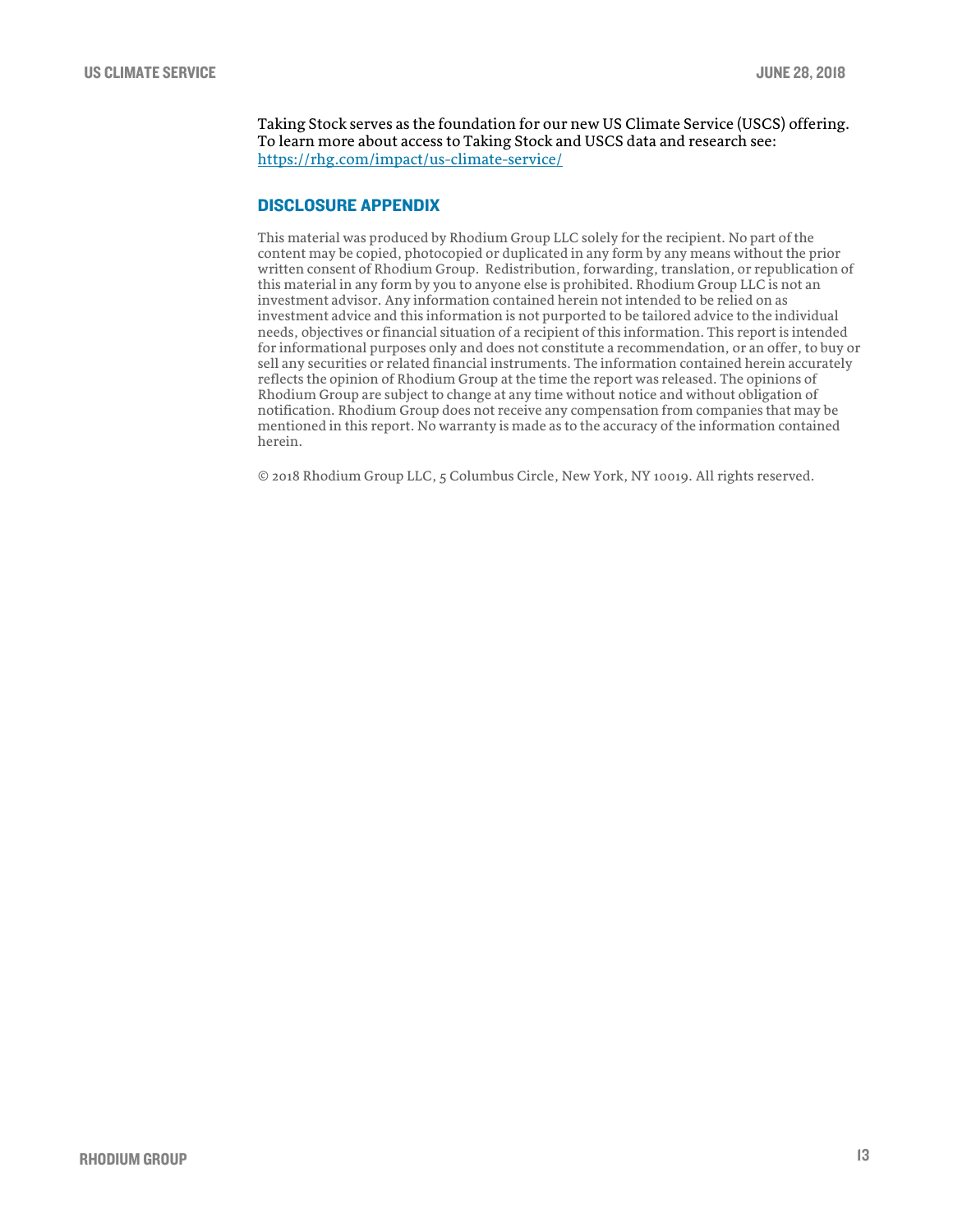

# Taking Stock 2018: Technical Appendix

This document provides additional detail on the methods and data sources used in Rhodium Group's Taking Stock 2018 report produced for the [US Climate Service.](https://rhg.com/impact/us-climate-service/)

# NATIONAL GHG EMISSIONS AND PROJECTIONS

All historical greenhouse gas (GHG) emissions and removal estimates (1990-2016) come directly from the 2018 Environmental Protection Agency (EPA) Greenhouse Gas [Inventory.](https://www.epa.gov/ghgemissions/inventory-us-greenhouse-gas-emissions-and-sinks-1990-2016) Like the EPA inventory, all gases are reported in carbon dioxide  $(CO<sub>2</sub>)$ equivalent emissions based on the Intergovernmental Panel on Climate Change (IPCC)  $4<sup>th</sup>$  Assessment Report ( $\overline{AR4}$ ) 100-year global warming potential (GWP) values.

To model potential future emissions scenarios, we use RHG-NEMS, a modified version of the detailed [National Energy Modeling System](https://www.eia.gov/outlooks/aeo/nems/documentation/) used by the Energy Information Administration (EIA) to produce th[e Annual Energy Outlook](https://www.eia.gov/outlooks/aeo/nems/documentation/) 2018 (AEO2018) and maintained by Rhodium Group.

# **Carbon Dioxide emissions**

Projected CO<sub>2</sub> emissions from all energy use in RHG-NEMS is inconsistent with EPA's accounting conventions for  $CO<sub>2</sub>$  from fossil-fuel combustion in its GHG inventory. To address this inconsistency, we make the following adjustments to RHG-NEMS output to generate a forecast for  $CO<sub>2</sub>$  from fossil-fuel combustion:

- **International bunker fuels—**Emissions from fuel combustion by ships and airplanes that depart from or arrive in the US from international destinations are not included in EPA's inventory of total US emissions nor are they counted in US climate targets. However, they are included in RHG-NEMS  $CO<sub>2</sub>$  output. We subtract these emissions from our projections.
- **Industrial non-energy use of fuels—**Fossil fuels are used as feedstocks in the manufacture of a variety of products such as steel and chemicals. Generally, EPA accounts for  $CO<sub>2</sub>$  emissions generated by consumption of these feedstocks in the industrial processes categories of the GHG inventory, not under fossil-fuel combustion  $CO_2$ . We subtract  $CO_2$  emissions from non-energy uses of  $CO_2$  from our fossil-fuel combustion projections and account for non-energy use of fuels and feedstocks elsewhere based on applicable RHG-NEMS output.
- **Transportation non-energy use of fuels—**A small amount of petroleum fuel used in the transportation sector (largely for lubricants) is not combusted but generates  $CO<sub>2</sub>$  emissions through its usage. We subtract this amount from projections of petroleum  $CO<sub>2</sub>$  emissions in the transportation sector and account for them elsewhere as non-energy use of fuels.

RHG-NEMS does not provide an Intergovernmental Panel on Climate Change (IPCC) consistent projection output for non-fossil fuel consumption  $CO<sub>2</sub>$  emissions from activities such as non-energy use of fuels and industrial processes. We applied the following methods to project non-fossil fuel combustion  $CO<sub>2</sub>$  emissions:

- **Inventory categories with emissions below 25 million metric tons (MMt)—** We extrapolate historical trends from EPA's latest GHG inventory in line with EPA's latest [GHG projection guidance.](https://unfccc.int/files/national_reports/biennial_reports_and_iar/submitted_biennial_reports/application/pdf/methodologies_for_u_s__greenhouse_gas_emissions_projections.pdf)
- **Inventory categories with emissions above 25 MMt—**We follow EPA's latest guidance, scaling inventory data based on category appropriate RHG-NEMS output. For example, recent historical  $CO<sub>2</sub>$  emissions from natural gas systems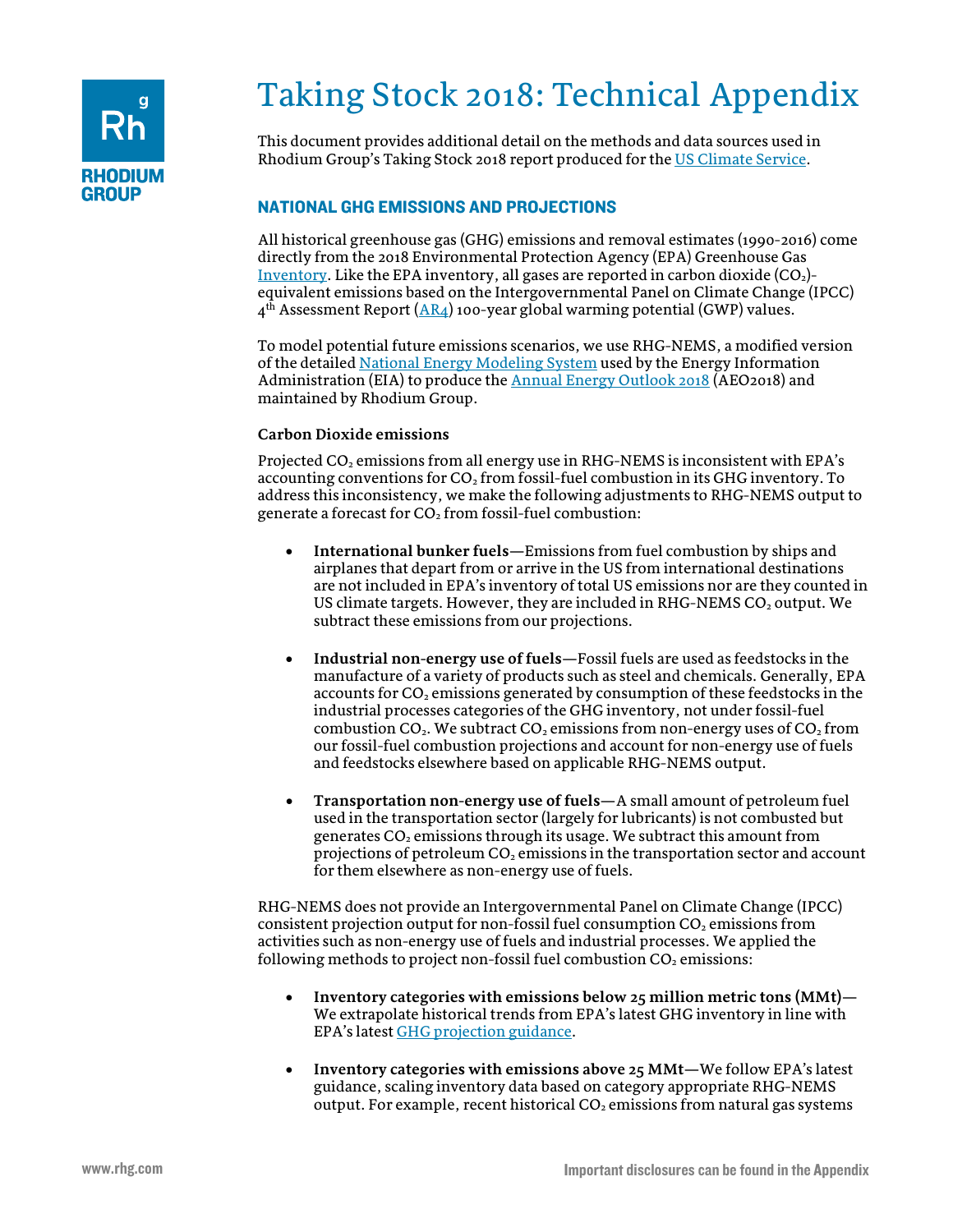are scaled based on the projected change in US dry natural gas production from RHG-NEMS. This allows for non-combustion  $CO<sub>2</sub>$  emissions to change in line with changes in the economic and technology assumptions we make to account for uncertainty in our projections.

## **Non-CO2 and land use emissions and removals**

All projections of non- $CO<sub>2</sub>$  emissions (i.e., methane, nitrous oxide, hydrofluorocarbons, perfluorocarbon, and sulfur hexafluoride) follow the same general approach as we take in projecting  $CO<sub>2</sub>$  emissions from non-fossil fuel combustion sources. Inventory categories with emissions less than  $25$  MMt CO<sub>2</sub>e are extrapolated based on recent historical trends. Inventory categories with emissions more than  $25$  MMt CO<sub>2</sub>e are scaled based on appropriate outputs from RHG-NEMS (e.g., scaling hydrofluorocarbon emissions with economic growth) unless additional modifications are necessary to reflect the impact of state and federal policies as discussed below. In some instances, such as agriculture, there are no appropriate outputs from RHG-NEMS to scale emissions. In these instances, we use alternative public projections such as the US Department of Agriculture (USDA)'[s long-term projections.](https://www.usda.gov/oce/commodity/projections/)

Historical emissions and removals from land use, land-use change, and forestry (LULUCF) come directly from the 2018 EPA GHG inventory. Projected trends come from the 2016 [Biennial Report](https://unfccc.int/files/national_reports/biennial_reports_and_iar/submitted_biennial_reports/application/pdf/2016_second_biennial_report_of_the_united_states_.pdf) of the United States (the most recent set of federal projections) calibrated to align with EPA's 2018 inventory. For emissions of  $N_2O$  and CH<sub>4</sub> from LULUCF we assume 2016 emissions from LULUCF remain constant through 2030, following the approach used in the 2016 Biennial Report.

## FEDERAL AND STATE POLICY ASSUMPTIONS

Our Baseline scenario includes emission reductions from all existing federal and state policies "on the books." To remain consistent with United Nations (UN) reporting guidelines, we include only policies that have been finalized and adopted. We do not include aspirational goals that have not been solidified in specific, actionable policy, nor do we explicitly include specific city-level or corporate commitments.

## **CO2 policies**

Electric Power – The following national policies are reflected in our analysis: renewable energy and nuclear tax incentives in place as of June 2018, phased out based on their statutory schedules. All conventional pollutant regulations such as the Mercury Air Toxics Standards (MATS) are included. State cap-and-trade programs, Renewable Portfolio Standards (RPS), fuel standards, and zero-emission credit programs are all included.

Transportation – We include the federal Renewable Fuels Standard, light-duty Corporate Average Fuel Economy (CAFE) standards, recently updated heavy-duty vehicle GHG emissions standards, and federal electric vehicle incentives. All state vehicle emission standards and zero-emission vehicle (ZEV) mandates are also included.

For light-duty federal CAFE standards, our Baseline scenario includes a range of potential rollback options to bound potential outcomes in the absence of a formal administration proposal (as of June 2018). Our federal rollback scenario assumes CAFE standards freeze at model yearl (MY) 2021 levels nation-wide to reflect the potential for the Trump Administration to revoke California's waiver under the Clean Air Act. At the most ambitious end of our range, we assume an only partial rollback of Obama-era fuel economy standards, decreasing the annual incremental improvement in the regulations by 33% starting with MY 2022. We apply this rollback to all states except California and the 12 other states that plan to maintain the original Obama-era CAFE standards.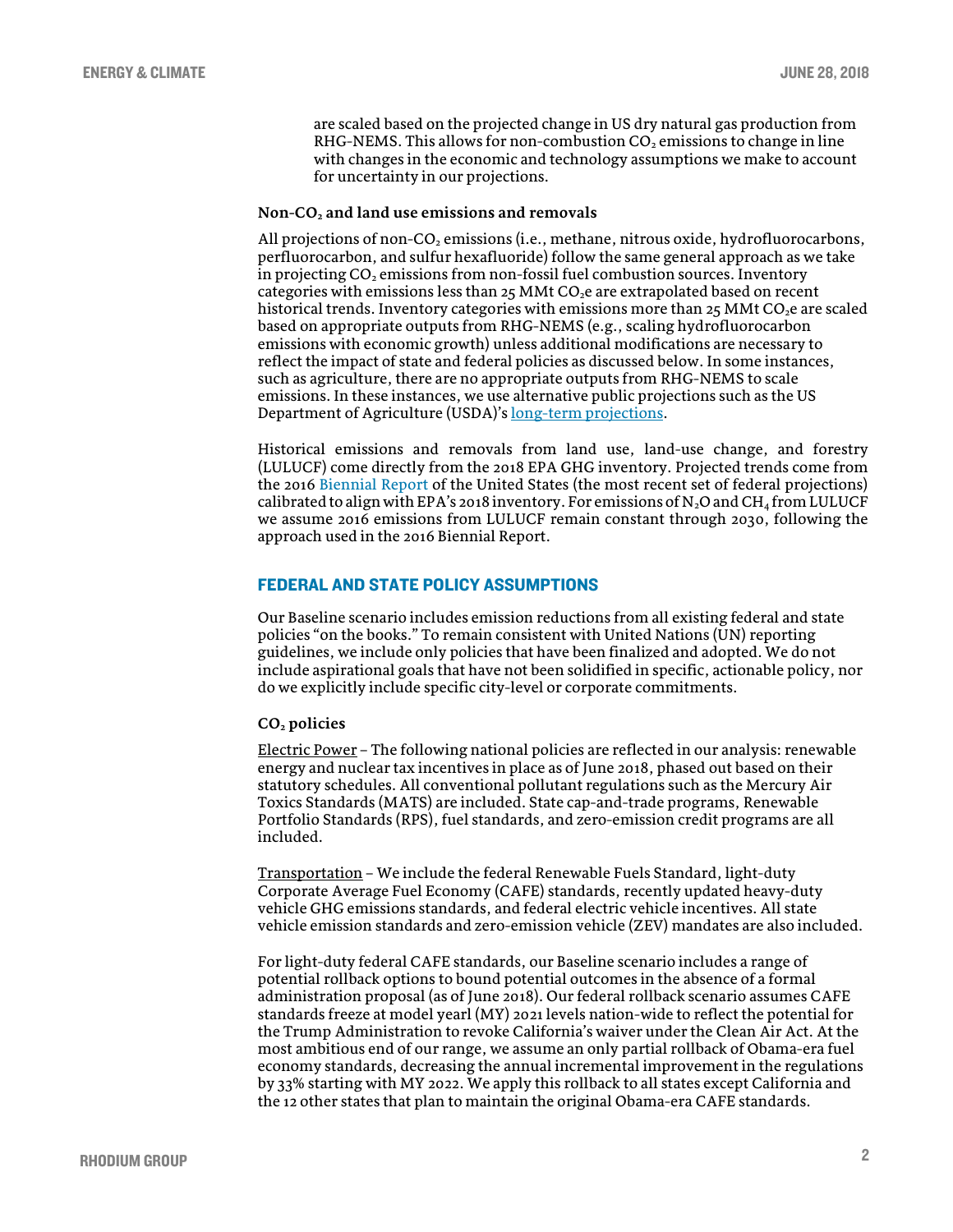Industry and Buildings – We include federal building codes and appliance standards. State energy efficiency programs are implicitly captured in electric demand projections.

## **Non-CO2 policies**

Methane – The following recent national policies are reflected in our analysis: EPA'[s 2016](https://www.epa.gov/controlling-air-pollution-oil-and-natural-gas-industry/new-source-performance-standards-and) New Source Performance Standards (NSPS) and permitting rules for methane from oil and gas; EPA'[s 2016](https://www.epa.gov/controlling-air-pollution-oil-and-natural-gas-industry/2016-control-techniques-guidelines-oil-and) Control Techniques Guidelines (CTGs) for volatile organic compounds (VOCs) from oil and natural gas; [2016](https://www.regulations.gov/document?D=BLM-2016-0001-9126) Bureau of Land Management regulations to prevent waste of natural gas from venting, flaring and leaks on public lands; and EPA's [2016](https://www.epa.gov/stationary-sources-air-pollution/municipal-solid-waste-landfills-proposed-and-final-air-regulation) updated NSPS and Emission Guidelines for methane from municipal solid waste landfills. The following state policies are also reflected, taking care to avoid double-counting when federal and state policies overlap: oil and gas standards in California, Colorado, Pennsylvania and Wyoming as of June 2018; and California's landfill methane control measures from 2010 and updated in 2017.

We model two policy scenarios to bound potential outcomes for methane. The most ambitious scenario for emissions reductions assumes all the federal policies listed above are maintained and enforced. The federal rollback scenario assumes that all are rescinded or not enforced. All estimates associated with federal and state oil and gas rules are based on modeled estimates from th[e Clean Air Task Force](http://www.catf.us/) that align with oil and gas production from each of our scenarios. For landfills, we used emission reduction estimates from EPA and California's Air Resources Board.

Hydrofluorocarbons (HFCs) – In our analysis, we incorporate EPA's estimated emission reductions associated with its Significant New Alternatives Policy [\(SNAP\)](https://www.epa.gov/snap/snap-regulations), including Rule 20  $(2015)$  and Rule 21  $(2016)$ . In our most ambitious policy scenario, we also reflect a potential emission reduction pathway associated with th[e Kigali Amendment](https://treaties.un.org/doc/Publication/CN/2016/CN.872.2016-Eng.pdf) to the Montreal Protocol based on a modeling approach conducted by the California Air Resources Board in it[s 2017](https://www.arb.ca.gov/cc/shortlived/CARB-Potential-Impact-of-the-Kigali-Amendment-on-HFC-Emissions-Final-Dec-15-2017.pdf?_ga=2.250742278.1465188240.1529084213-829243743.1507135518) assessment of the potential impact of Kigali on California's HFC emissions. We assume the relationship between an HFC phasedown and eventual emission reductions follows a similar path to the US phasedown of HCFC-22. In our federal rollback scenario, the SNAP Rule 20 remains vacated and the Kigali Amendment is not implemented, but we reflect emission reductions from California'[s 2018](https://www.arb.ca.gov/regact/2018/casnap/casnap.htm) High GWP Refrigerant Emissions Reductions regulation.

# ENERGY MARKET, TECHNOLOGY AND ECONOMIC ASSUMPTIONS

To construct our national Taking Stock GHG projection scenarios, we revised multiple energy market, technology cost and behavioral assumptions in RHG-NEMS to be consistent with the most recent research and to reflect the range of market and economic uncertainties. Each year these assumptions are updated to reflect the best available data and information. To examine how different outcomes for our key energy market and economic variables could shape US emissions in the years ahead, we also model additional scenarios exploring a range of potential market and economic outcomes, holding our policy assumptions constant.

Unless otherwise stated below, we use EIA's AEO2018 reference case assumptions in each Taking Stock scenario.

#### **Scenarios in Taking Stock**

To construct the full range of emission projections in Taking Stock we looked at five scenarios:

• **Baseline**: Our primary scenario consisting of input assumptions that in our judgment reflect moderate cost and price projections based on a review of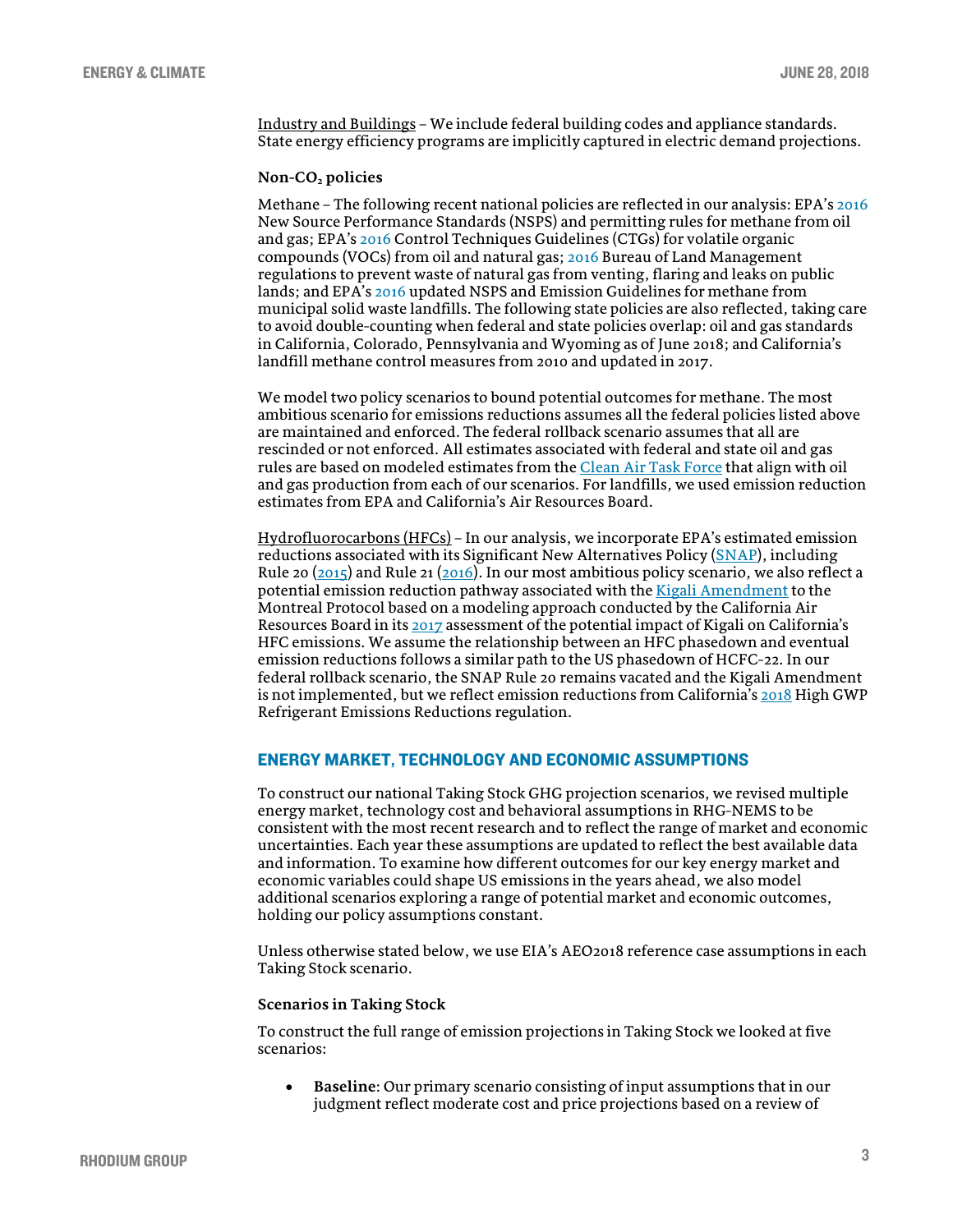markets and available literature. This range is bounded by two subcases: one analyzing full rollbacks of targeted federal policies, and an alternate scenario of moderate rollbacks.

- **High**: Similar to the Baseline's full federal rollback scenario, but with more conservative energy market and technology input assumptions. The total interaction of these inputs leads to higher economy-wide emissions relative to the Baseline scenario.
- **Low:** Similar to the Baseline's moderate rollback scenario but with more optimistic energy market and technology input assumptions, resulting in lower economy-wide emissions relative to the Baseline scenario.
- **High Macro:** Our High scenario but with greater economic growth than in the Baseline scenario.
- **Low Macro:** Our Low scenario but with lower economic growth than in the Baseline scenario.

## **RHG-NEMS inputs that are consistent across scenarios**

We make several revisions to input assumptions beyond EIA's AEO2018 Reference case that are consistent across all Taking Stock scenarios. The key revisions are described below.

- Announced power plant retirements/additions: We incorporate all announced coal and nuclear power plant retirements through 2030. We account for recent state-level policy actions that will allow for continued operation of certain nuclear power plants in those states.
- Global oil prices: We assume global oil prices from AEO2018 reference case, and allow for feedback between global and domestic oil markets.
- Automated vehicle deployment: RHG-NEMs does not capture the impact of autonomous transportation technologies for personal vehicle use.

#### **RHG-NEMS inputs that vary to capture energy market uncertainty**

Below are the key assumptions that vary across our scenarios and underlying data sources. Charts are provided for select assumptions to illustrate differences across scenarios.

• **Renewable energy technology costs**: In the Baseline scenario, we assume capital costs for utility-scale and distributed solar photovoltaic and land-based wind decline according to NREL's [2017 Annual Technology Baseline's](https://atb.nrel.gov/) (ATB) mid-cost projections, while our low emissions scenario mirrors the ATB's lowcost projections. In the high emissions scenario, we assume cost declines consistent with EIA's AEO2018 reference case assumptions.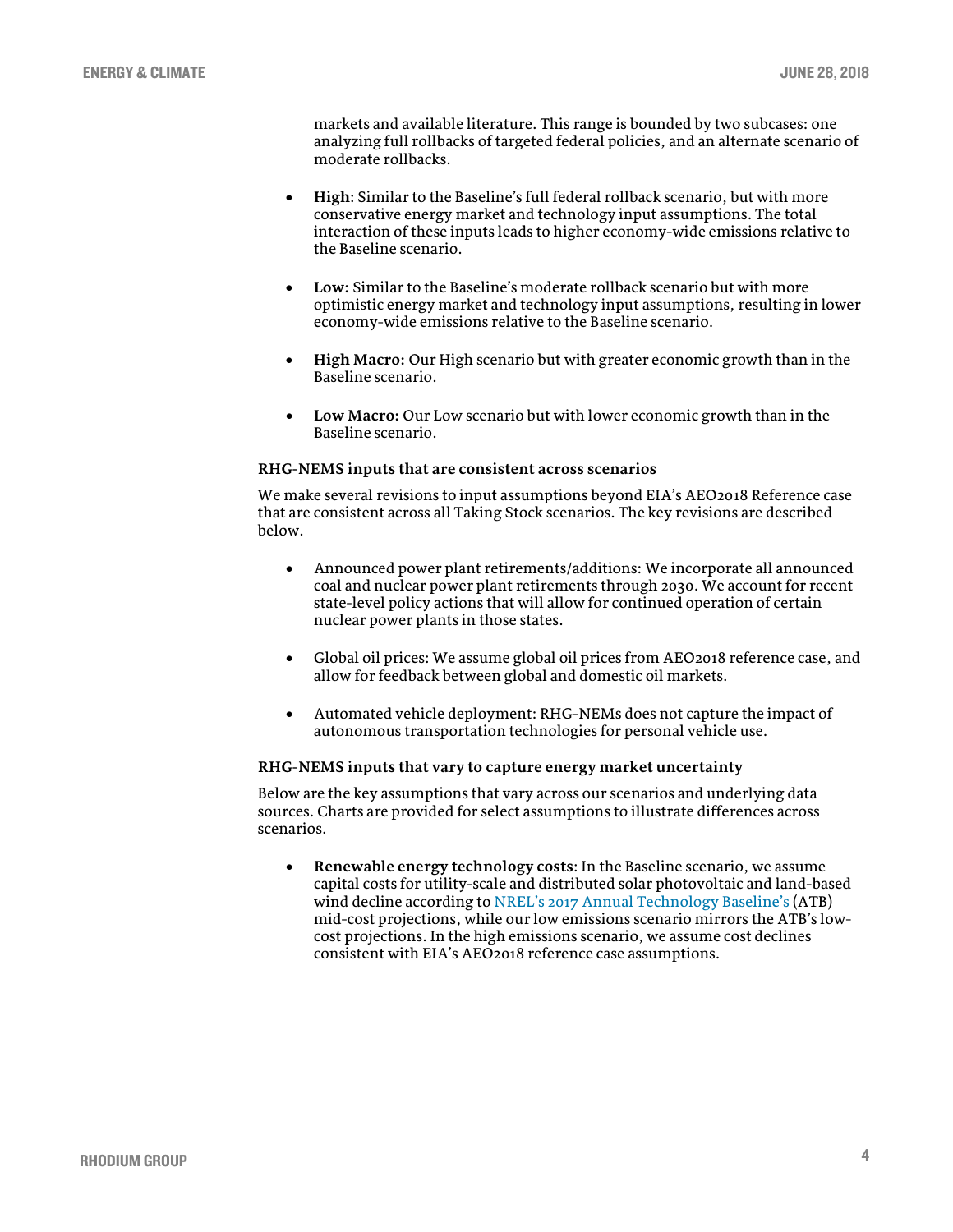

Figure 1: Utility-scale solar photovoltaic overnight capital costs

Source: EIA AEO2018, National Renewable Energy Laboratory





2017 dollars per kilowatt

• **Utility scale energy storage costs**: For the Baseline scenario, we assume energy storage costs follow the cost reductions of lithium-ion nickel cobalt aluminum oxide batteries in IRENA's reference case scenario in their 2017 Electricity [Storage and Renewables report.](http://www.irena.org/-/media/Files/IRENA/Agency/Publication/2017/Oct/IRENA_Electricity_Storage_Costs_2017.pdf) We assume energy storage cost reductions matc[h Bloomberg New Energy Finance's \(BNEF\)](https://data.bloomberglp.com/bnef/sites/14/2017/07/BNEF-Lithium-ion-battery-costs-and-market.pdf) forecast in our Low emissions scenario and follow EIA's AEO2018 reference case assumptions in the High emissions scenario.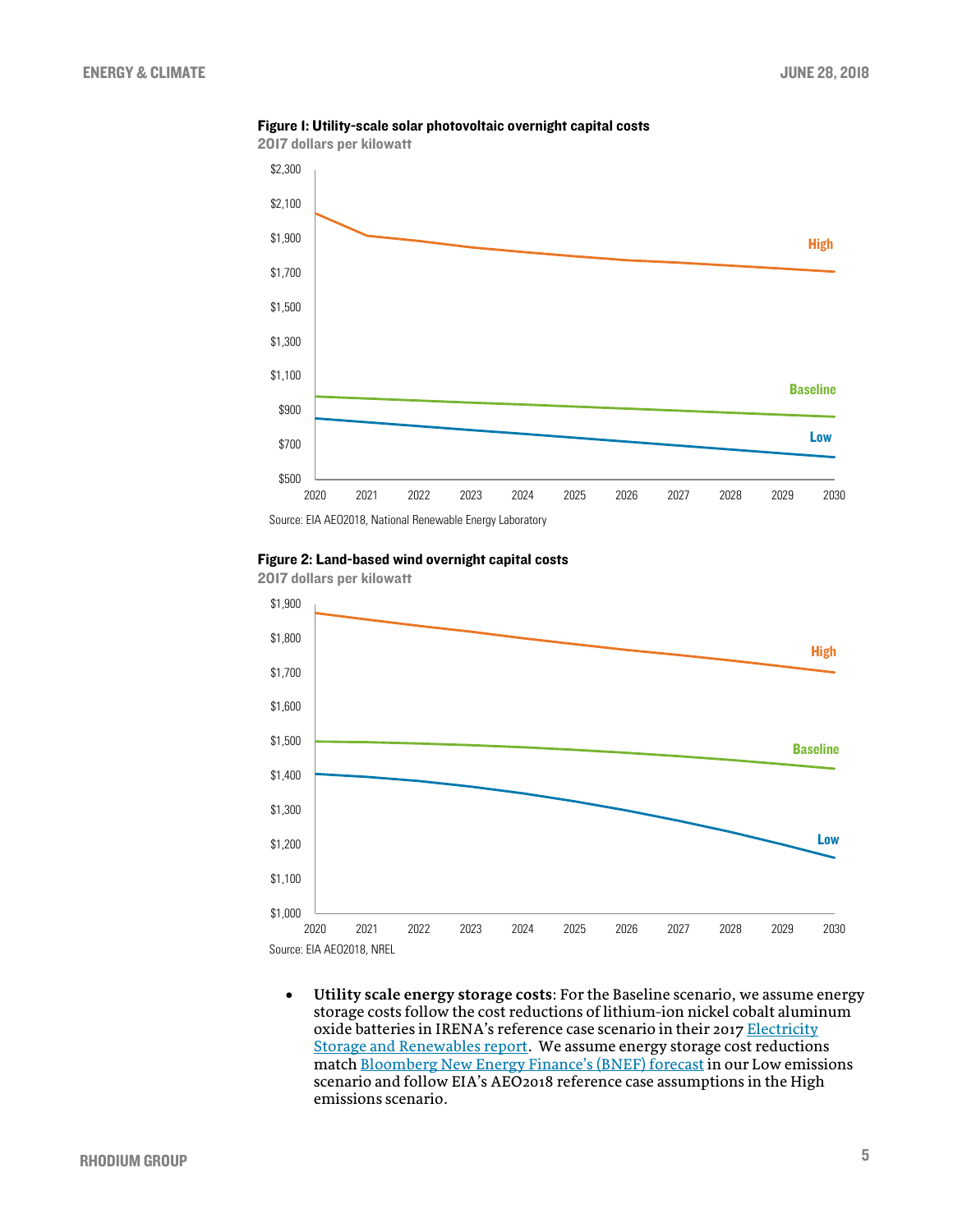

2017 dollars per kilowatt-hour



• **Electric vehicle battery costs**: For light-duty electric vehicle (EV) battery costs, we draw on the Rapid Advancement case from the National Renewable Energy Laboratory's (NREL) [Electrification Futures Study](https://www.nrel.gov/docs/fy18osti/70485.pdf) (EFS) for our Baseline scenario, EFS's Slow Advancement case in our high emissions scenario, and **BNEF** projections for the low emission scenario. EFS cost curves are constructed using linear interpolations between predicted future costs, while BNEF's are not. For consistency across scenarios, we assume our low emissions battery costs for an EV 300-mile range (EV300) follow a linear cost decline consistent with BNEF cost reductions over the same period. For each scenario, we assume battery costs for other light-duty EV technologies modeled in NEMs<sup>[1](#page-18-0)</sup> fall linearly by the same percentage decrease as they do for EV300 batteries. We adjust initial battery costs for these technologies by the percent difference in 2016 EV300 battery costs between the AEO2018 reference case and BNEF or EFS.

<span id="page-18-0"></span> <sup>1</sup> EV technologies modeled in NEMs include EV100- and 200-mile range, plug-in hybrid 10 and 40-mile range, diesel hybrid, fuel cell methanol, fuel cell hydrogen, and gasoline hybrid.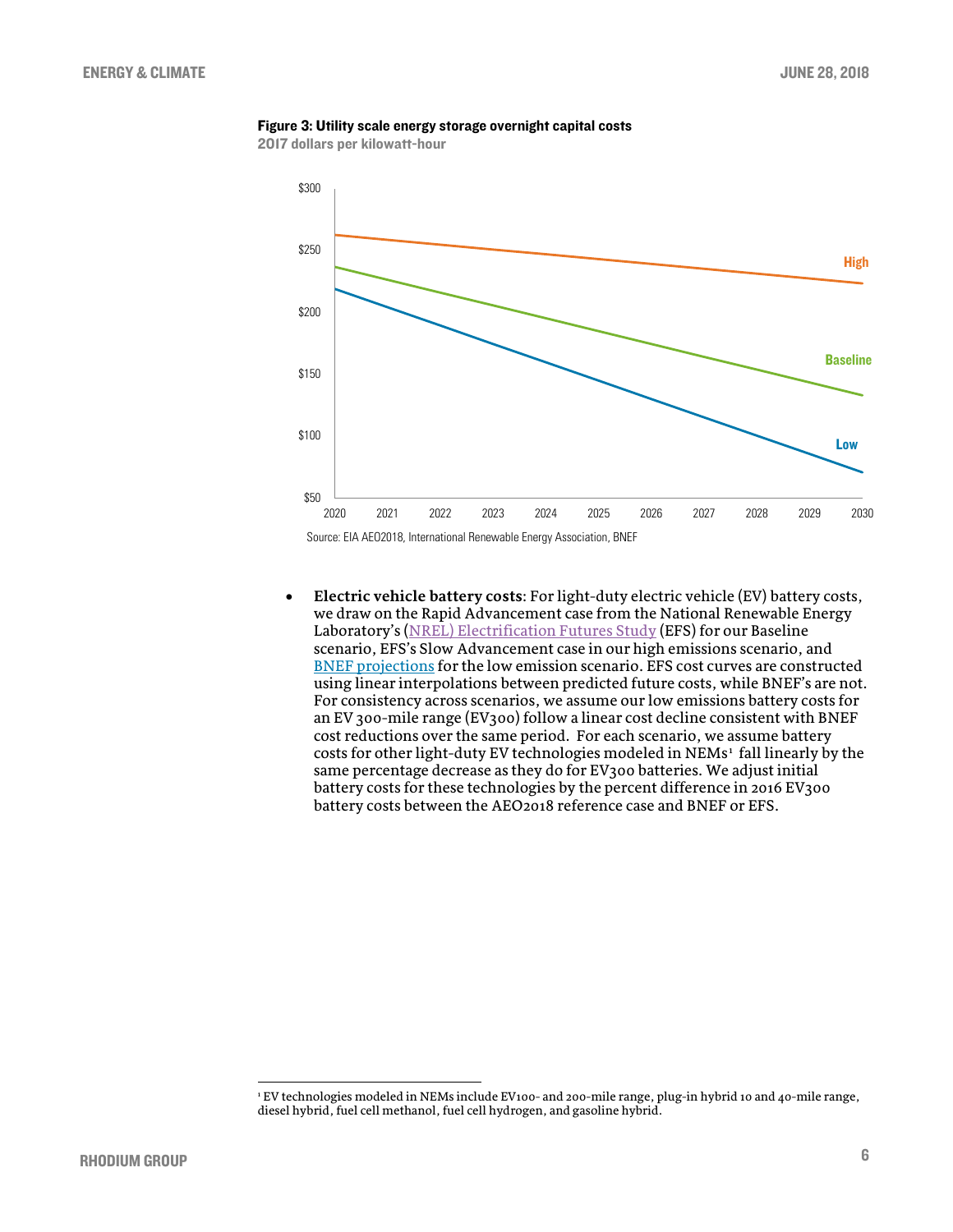#### Figure 4: Electric vehicle battery costs

2017 dollars per kilowatt-hour



**Natural gas resource and prices:** For our Baseline scenario we use the natural gas resource and prices reflected in the AEO2018 high resource and technology side case, resulting in a price of about \$3/MMBtu. We choose this as our Baseline reflection of natural gas resource and prices for two reasons: 1) AEO2018 reference natural gas prices tend to be revised down every year, ending up close to the previous year's high resource and technology side-case and 2) near-term natural gas prices from the EIA Short-term Energy Outlook (STEO) as well as other market insight providers are more closely aligned with the prices in the high resource and technology side case from EIA. The natural gas prices in our high scenario are about a \$1/MMBtu higher and are based on the natural gas resource and prices in the AEO2018 reference case. For our low scenario, we used a similar methodology to the one used by EIA in the high resource and technology side case to construct a forecast with higher natural gas production and lower prices than those projected in our Baseline scenario. The natural gas prices in our low scenario are approximately \$2.50/MMBtu, 50 cents cheaper than our Baseline scenario.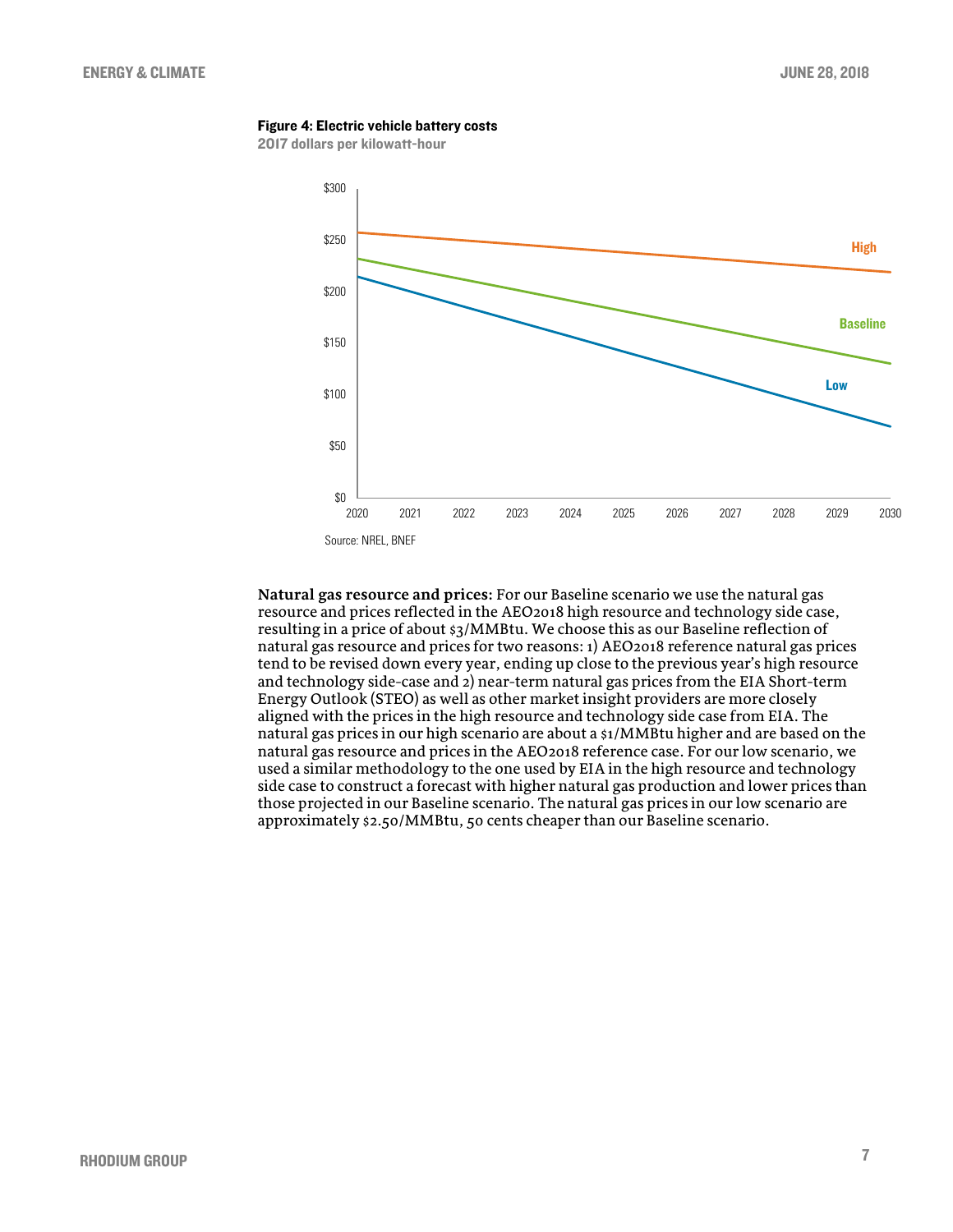## Figure 5: Natural Gas Spot Price at Henry Hub

2017 dollars per million Btu



## **RHG-NEMS inputs that vary to capture macroeconomic uncertainty**

For the Baseline, High and Low scenarios, we assume a real annual rate of 2.1%, on average, over the next decade, in line with EIA's reference case projections. Our High Macro emissions scenario assumes an average growth rate of 2.6% over the next 10 years, based on the AEO2018 High Macroeconomic Growth side case and closer to the Administration's more optimistic growth assumptions. For our Low Macro scenario, we model a 1.6% average annual economic growth rate for the next 10 years to capture the downward pressure on emissions that could arise if the economy grows at a slower rate than in the Baseline scenario. The assumptions for macroeconomic growth in this scenario match those of the AEO2018 Low Macroeconomic Growth side case.

## UNDERSTANDING THE CHANGE FROM TAKING STOCK 2017

For our comparison of results from Taking Stock 2017 and 2018, we conducted a decomposition analysis to assess how differences in input assumptions explain the differences between these two projections. We estimated the relative contribution of changes in gross domestic product (GDP), the energy intensity of the economy, and the carbon intensity of energy. Emissions can be represented as the product of these three factors (Equation 1). We then approximate the relative contribution of each input as a percent change by taking the natural logarithm of the ratio of each factor in 2018 and 2017 (Equation 2).